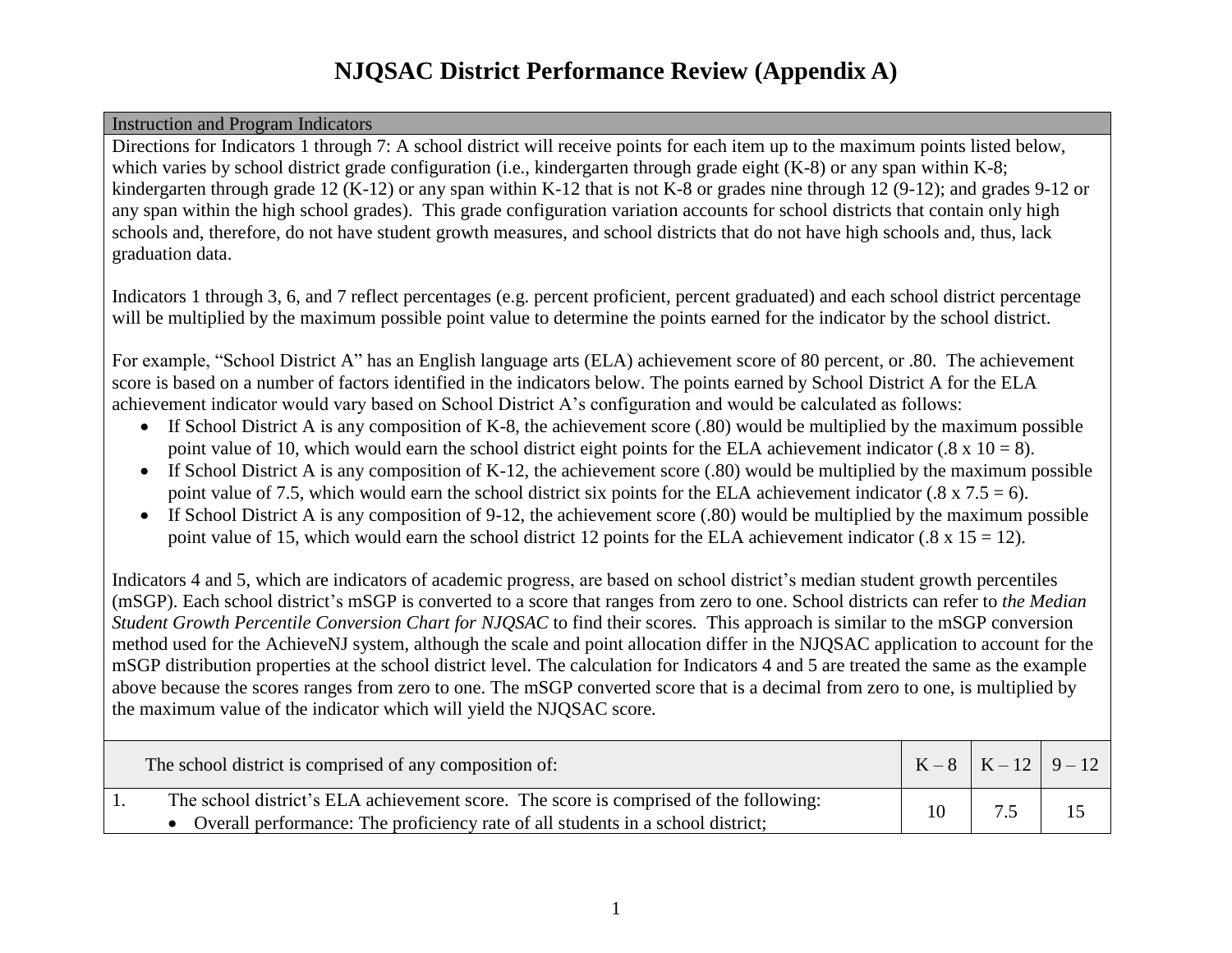|                  | <b>Instruction and Program Indicators</b>                                                                                                                                                                                                                                                                                                                                                                                                                                |          |                |                |
|------------------|--------------------------------------------------------------------------------------------------------------------------------------------------------------------------------------------------------------------------------------------------------------------------------------------------------------------------------------------------------------------------------------------------------------------------------------------------------------------------|----------|----------------|----------------|
|                  | Subgroup performance: The proficiency rate of all student subgroups;<br>$\bullet$                                                                                                                                                                                                                                                                                                                                                                                        |          |                |                |
| 2.               | The school district's mathematics achievement score. The score is comprised of the following:<br>Overall performance: The proficiency rate of all students in a school district;<br>Subgroup performance: The proficiency rate of all student subgroups.                                                                                                                                                                                                                 | 10       | 7.5            | 15             |
| 3.               | The school district's science achievement score: The score is comprised of the following:<br>Overall performance: The proficiency rate of all students in a school district;<br>Subgroup performance: The proficiency rate of all student subgroups.                                                                                                                                                                                                                     | 10       | 5              | $\mathbf{0}$   |
| $\overline{4}$ . | The school district's ELA academic progress.<br>Academic progress is calculated to include subgroup performance by averaging the mSGP of<br>all students with the average of all subgroups' mSGPs.                                                                                                                                                                                                                                                                       | 10       | 7.5            | $\overline{0}$ |
| 5.               | The school district's mathematics academic progress.<br>Academic progress is calculated to include subgroup performance by averaging the mSGP of<br>all students with the average of all subgroups' mSGPs.                                                                                                                                                                                                                                                               | 10       | 7.5            | $\mathbf{0}$   |
| 6.               | The school district's graduation rate (average of four-year and five-year adjusted cohort<br>graduation rates).<br>Graduation rate is calculated to include subgroup performance by averaging the combined<br>graduation rate (i.e. the average of the four-year and five-year graduation rates) of all<br>students with the average of all subgroups' combined graduation rates.                                                                                        | $\theta$ | 15             | 20             |
| 7.               | The school district's measure(s) for school quality and student success is calculated to account<br>for subgroup performance by averaging the rates for all students with the average of all<br>subgroups' rates.                                                                                                                                                                                                                                                        | 10       | 10             | 10             |
| 8.               | The chief school administrator (CSA) reports participation and performance results of annual<br>Statewide assessments to the district board of education within 60 days of receipt of the finalized<br>information from the Department. The reports include aggregated and disaggregated subgroup<br>data, as well as trend and comparative analyses and appropriate intervention strategies.<br>$(N.J.A.C. 6A:8-4.3)$                                                   |          | 6              |                |
| 9.               | English language arts curriculum and instruction are aligned to the New Jersey Student Learning<br>Standards (NJSLS) in accordance with the Department's curriculum implementation timeline<br>and include the following: (N.J.A.C. 6A:8)<br>Curriculum designed and implemented to meet grade or grade-level expectations and<br>a.<br>graduation requirements;<br>Integrated accommodations and modifications for special education students, English<br>$\mathbf b$ . |          | $\overline{4}$ |                |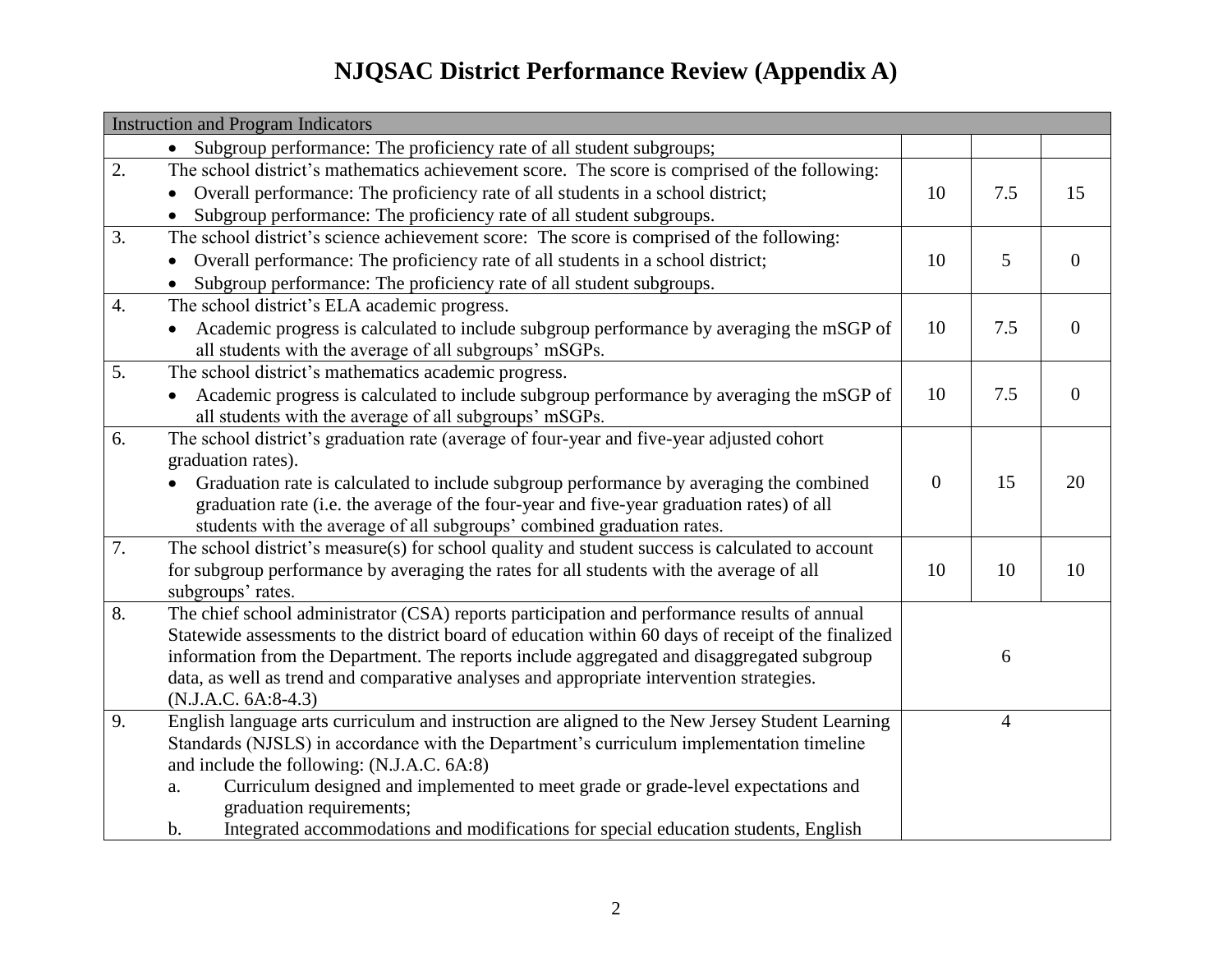|     | <b>Instruction and Program Indicators</b> |                                                                                             |   |  |
|-----|-------------------------------------------|---------------------------------------------------------------------------------------------|---|--|
|     |                                           | language learners, students at risk of school failure, gifted and talented students, and    |   |  |
|     |                                           | students with 504 plans;                                                                    |   |  |
|     | $C_{\bullet}$                             | Assessments, including, formative, summative, benchmark, and alternative assessments;       |   |  |
|     | d.                                        | List of core instructional and supplemental materials, including various levels of texts at |   |  |
|     |                                           | each grade level;                                                                           |   |  |
|     | ${\bf e}.$                                | Pacing guide;                                                                               |   |  |
|     | f.                                        | Interdisciplinary connections;                                                              |   |  |
|     | g.                                        | Integration of 21 <sup>st</sup> century skills through NJSLS 9;                             |   |  |
|     | h.                                        | Integration of technology through the NJSLS; and                                            |   |  |
|     | i.                                        | Career education.                                                                           |   |  |
| 10. |                                           | Mathematics curriculum and instruction are aligned to the NJSLS in accordance with the      | 4 |  |
|     |                                           | Department's curriculum implementation timeline and include the following: (N.J.A.C. 6A:8)  |   |  |
|     | a.                                        | Curriculum designed and implemented to meet grade or grade-level expectations and           |   |  |
|     |                                           | graduation requirements;                                                                    |   |  |
|     | $\mathbf b$ .                             | Integrated accommodations and modifications for special education students, English         |   |  |
|     |                                           | language learners, students at risk of school failure, gifted and talented students, and    |   |  |
|     |                                           | students with 504 plans;                                                                    |   |  |
|     | $C_{\bullet}$                             | Assessments, including, formative, summative, benchmark, and alternative assessments;       |   |  |
|     | d.                                        | List of core instructional and supplemental materials, including various levels of texts at |   |  |
|     |                                           | each grade level;                                                                           |   |  |
|     | e.                                        | Pacing guide;                                                                               |   |  |
|     | f.                                        | Interdisciplinary connections;                                                              |   |  |
|     | g.                                        | Integration of 21 <sup>st</sup> century skills through NJSLS 9;                             |   |  |
|     | h.                                        | Integration of technology through the NJSLS; and                                            |   |  |
|     | i.                                        | Career education.                                                                           |   |  |
| 11. |                                           | Science curriculum and instruction are aligned to the NJSLS in accordance with the          | 4 |  |
|     |                                           | Department's curriculum implementation timeline and include the following: (N.J.A.C. 6A:8)  |   |  |
|     | a.                                        | Curriculum designed and implemented to meet grade or grade-level expectations and           |   |  |
|     |                                           | graduation requirements;                                                                    |   |  |
|     | $b$ .                                     | Integrated accommodations and modifications for special education students, English         |   |  |
|     |                                           | language learners, students at risk of school failure, gifted and talented students, and    |   |  |
|     |                                           | students with 504 plans;                                                                    |   |  |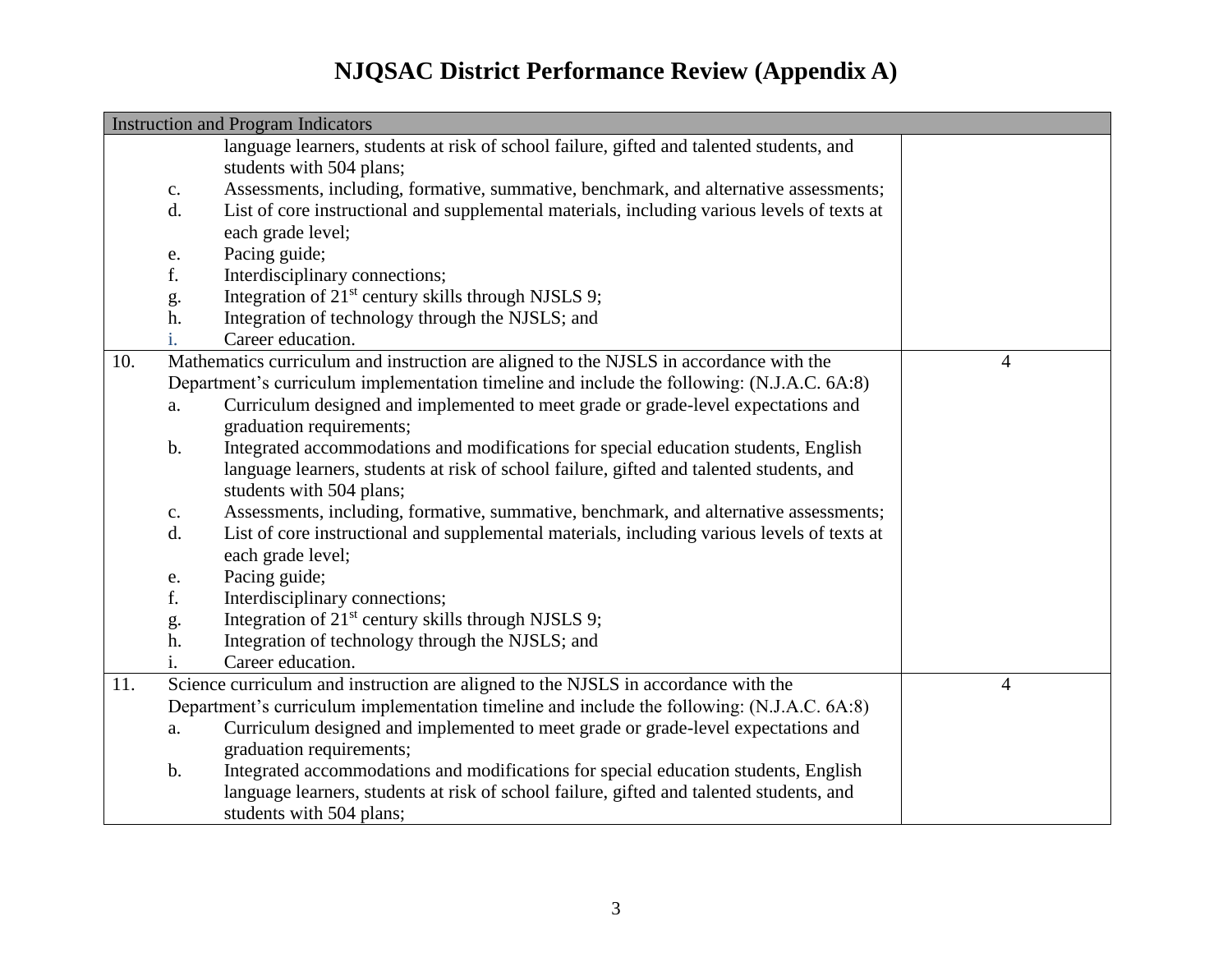| <b>Instruction and Program Indicators</b> |                                                                                                       |                                                                                             |   |  |  |  |
|-------------------------------------------|-------------------------------------------------------------------------------------------------------|---------------------------------------------------------------------------------------------|---|--|--|--|
|                                           | $\mathbf{c}$ .                                                                                        | Assessments, including, formative, summative, benchmark, and alternative assessments;       |   |  |  |  |
|                                           | d.                                                                                                    | List of core instructional and supplemental materials, including various levels of texts at |   |  |  |  |
|                                           |                                                                                                       | each grade level;                                                                           |   |  |  |  |
|                                           | e.                                                                                                    | Pacing guide;                                                                               |   |  |  |  |
|                                           | f.                                                                                                    | Interdisciplinary connections;                                                              |   |  |  |  |
|                                           | g.                                                                                                    | Integration of 21 <sup>st</sup> century skills through NJSLS 9;                             |   |  |  |  |
|                                           | h.                                                                                                    | Integration of technology through the NJSLS; and                                            |   |  |  |  |
|                                           | 1.                                                                                                    | Career education.                                                                           |   |  |  |  |
| 12.                                       |                                                                                                       | Social Studies curriculum and instruction are aligned to the NJSLS in accordance with the   | 4 |  |  |  |
|                                           |                                                                                                       | Department's curriculum implementation timeline and include the following: (N.J.A.C. 6A:8)  |   |  |  |  |
|                                           | a.                                                                                                    | Curriculum designed and implemented to meet grade or grade-level expectations and           |   |  |  |  |
|                                           |                                                                                                       | graduation requirements;                                                                    |   |  |  |  |
|                                           | $\mathbf b$ .                                                                                         | Integrated accommodations and modifications for special education students, English         |   |  |  |  |
|                                           |                                                                                                       | language learners, students at risk of school failure, gifted and talented students, and    |   |  |  |  |
|                                           |                                                                                                       | students with 504 plans;                                                                    |   |  |  |  |
|                                           | $\mathbf{C}.$                                                                                         | Assessments, including, formative, summative, benchmark, and alternative assessments;       |   |  |  |  |
|                                           | d.                                                                                                    | List of core instructional and supplemental materials, including various levels of texts at |   |  |  |  |
|                                           |                                                                                                       | each grade level;                                                                           |   |  |  |  |
|                                           | e.                                                                                                    | Pacing guide;                                                                               |   |  |  |  |
|                                           | f.                                                                                                    | Interdisciplinary connections;                                                              |   |  |  |  |
|                                           | g.                                                                                                    | Integration of 21 <sup>st</sup> century skills through NJSLS 9;                             |   |  |  |  |
|                                           | h.                                                                                                    | Integration of technology through the NJSLS;                                                |   |  |  |  |
|                                           | i.                                                                                                    | Career education;                                                                           |   |  |  |  |
|                                           | j.                                                                                                    | Amistad Commission mandates* that curricula in kindergarten through grade 12 include the    |   |  |  |  |
|                                           |                                                                                                       | teaching of the African slave trade, slavery in America, the vestiges of slavery in this    |   |  |  |  |
|                                           |                                                                                                       | country, and the contributions of African Americans to this country; and                    |   |  |  |  |
|                                           | k.                                                                                                    | Holocaust Commission mandates* that curricula in kindergarten through grade 12 address      |   |  |  |  |
|                                           |                                                                                                       | issues of bias, prejudice, and bigotry, including bullying, through the teaching of the     |   |  |  |  |
|                                           |                                                                                                       | Holocaust and genocide.                                                                     |   |  |  |  |
|                                           | * Mandates can be met in content areas other than Social Studies. Being out of compliance with either |                                                                                             |   |  |  |  |
|                                           |                                                                                                       | mandate results in the loss of all points for Social Studies.                               |   |  |  |  |
| 13.                                       |                                                                                                       | World languages curricula and instruction are aligned to the NJSLS in accordance with the   | 4 |  |  |  |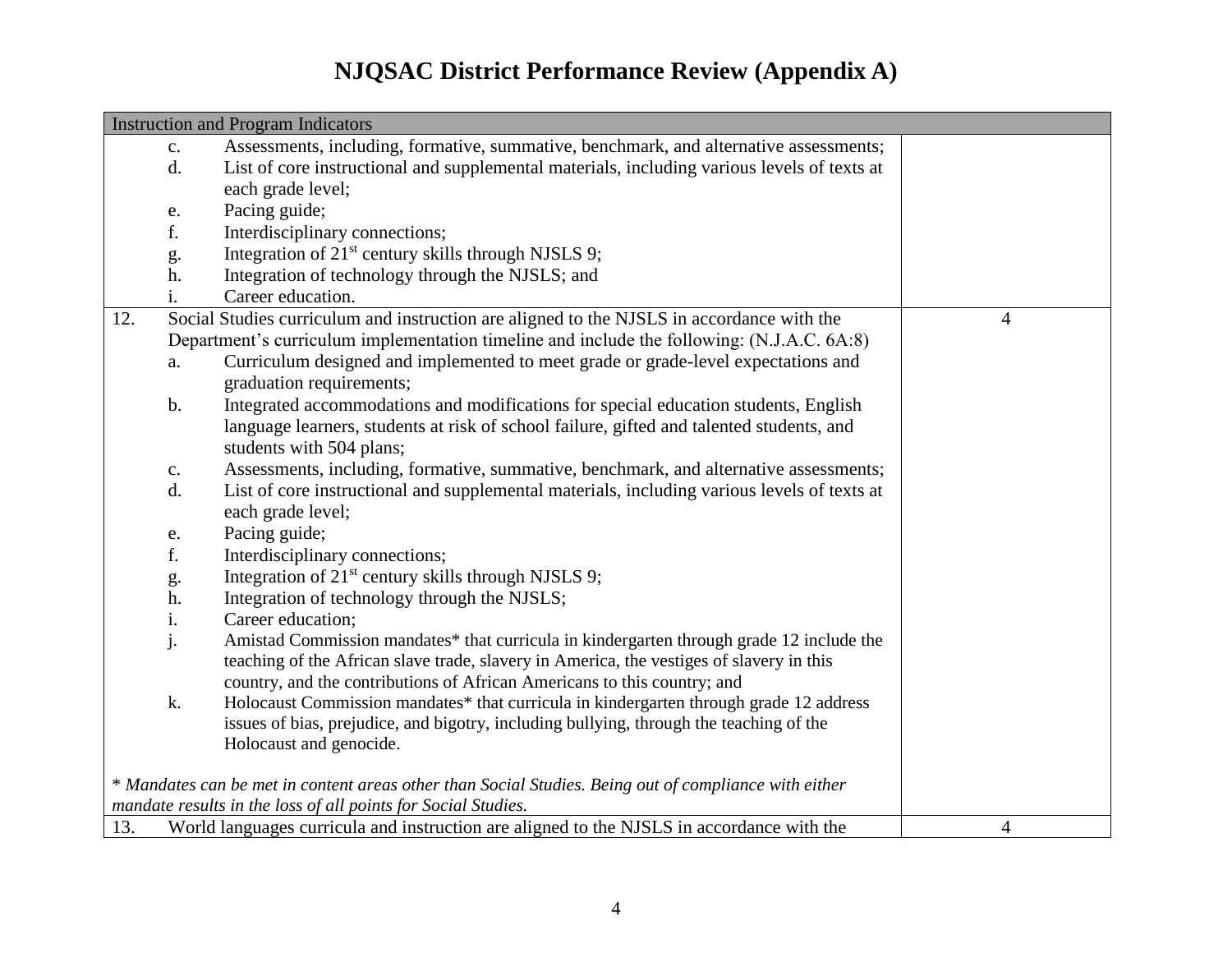|     | <b>Instruction and Program Indicators</b> |                                                                                                  |   |
|-----|-------------------------------------------|--------------------------------------------------------------------------------------------------|---|
|     |                                           | Department's curriculum implementation timeline and include the following: (N.J.A.C. 6A:8)       |   |
|     | a.                                        | Curriculum designed and implemented to meet grade or grade-level expectations and                |   |
|     |                                           | graduation requirements;                                                                         |   |
|     | $\mathbf b$ .                             | Integrated accommodations and modifications for special education students, English              |   |
|     |                                           | language learners, students at risk of school failure, gifted and talented students, and         |   |
|     |                                           | students with 504 plans;                                                                         |   |
|     | $\mathbf{C}.$                             | Assessments, including, formative, summative, benchmark, and alternative assessments;            |   |
|     | d.                                        | List of core instructional and supplemental materials, including various levels of texts at      |   |
|     |                                           | each grade level;                                                                                |   |
|     | e.                                        | Pacing guide;                                                                                    |   |
|     | f.                                        | Interdisciplinary connections;                                                                   |   |
|     | g.                                        | Integration of $21st$ century skills through NJSLS 9;                                            |   |
|     | h.                                        | Integration of technology through the NJSLS; and                                                 |   |
|     | 1.                                        | Career education.                                                                                |   |
| 14. |                                           | Comprehensive health and physical education curricula and instruction are aligned to the NJSLS   | 4 |
|     |                                           | in accordance with the Department's curriculum implementation timeline and include the           |   |
|     |                                           | following: (N.J.A.C. 6A:8)                                                                       |   |
|     | a.                                        | Curriculum designed and implemented to meet grade or grade-level expectations and                |   |
|     |                                           | graduation requirements;                                                                         |   |
|     | $\mathbf b$ .                             | Integrated accommodations and modifications for special education students, English              |   |
|     |                                           | language learners, students at risk of school failure, gifted and talented students, and         |   |
|     |                                           | students with 504 plans;                                                                         |   |
|     | $\mathbf{C}.$                             | Assessments, including, formative, summative, benchmark, and alternative assessments;            |   |
|     | d.                                        | List of core instructional and supplemental materials, including various levels of texts at      |   |
|     |                                           | each grade level;                                                                                |   |
|     | e.                                        | Pacing guide;                                                                                    |   |
|     | f.                                        | Interdisciplinary connections;                                                                   |   |
|     | g.                                        | Integration of 21 <sup>st</sup> century skills through NJSLS 9;                                  |   |
|     | h.                                        | Integration of technology through the NJSLS; and                                                 |   |
|     | 1.                                        | Career education.                                                                                |   |
| 15. |                                           | Visual and performing arts curricula and instruction are aligned to the NJSLS in accordance with | 4 |
|     |                                           | the Department's curriculum implementation timeline and include the following: (N.J.A.C.         |   |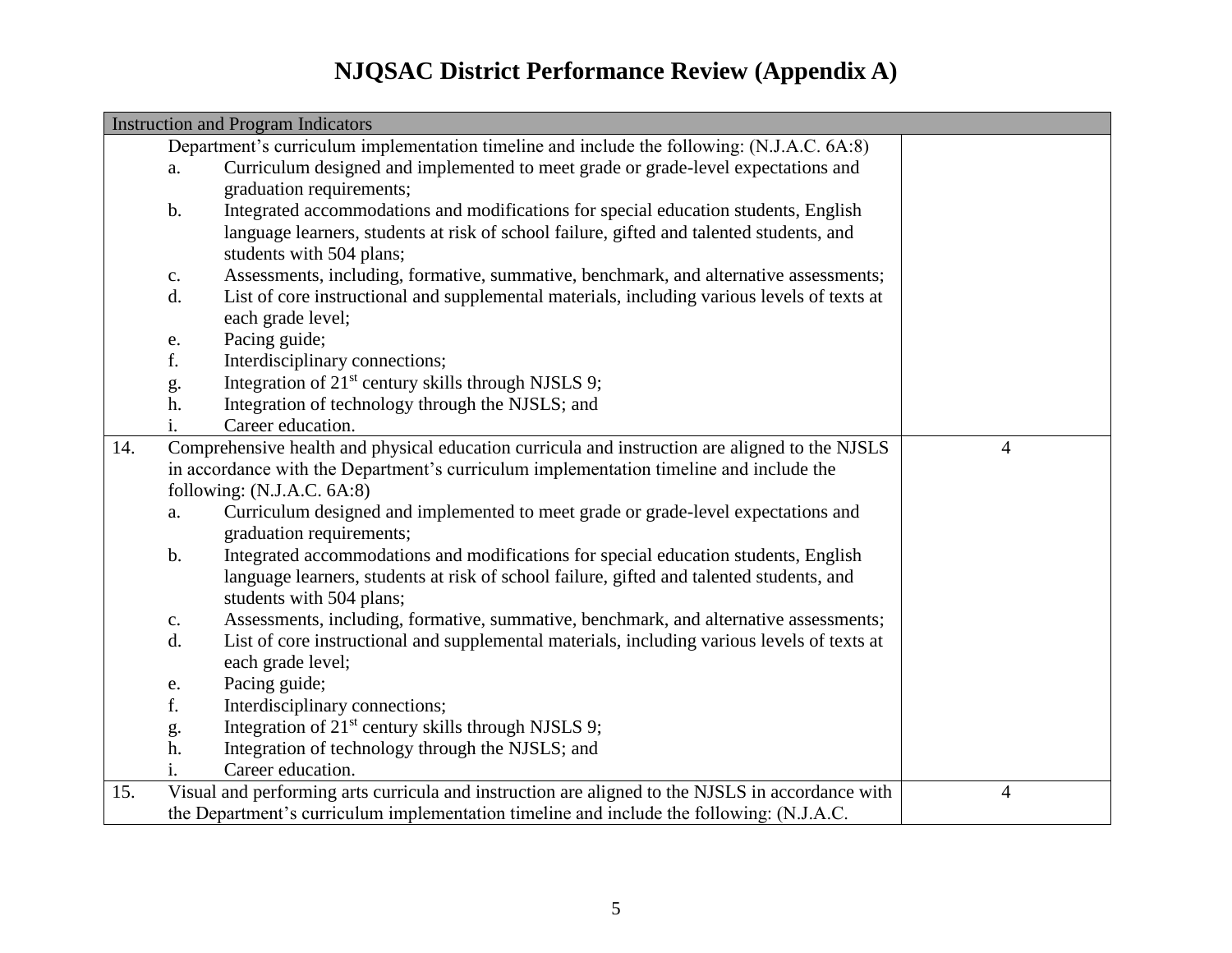|     | <b>Instruction and Program Indicators</b> |                                                                                                                                                                                                             |   |  |  |
|-----|-------------------------------------------|-------------------------------------------------------------------------------------------------------------------------------------------------------------------------------------------------------------|---|--|--|
|     | 6A:8                                      |                                                                                                                                                                                                             |   |  |  |
|     | a.                                        | Curriculum designed and implemented to meet grade or grade-level expectations and<br>graduation requirements;                                                                                               |   |  |  |
|     | $\mathbf b$ .                             | Integrated accommodations and modifications for special education students, English<br>language learners, students at risk of school failure, gifted and talented students, and<br>students with 504 plans; |   |  |  |
|     | $\mathbf{c}$ .                            | Assessments, including, formative, summative, benchmark, and alternative assessments;                                                                                                                       |   |  |  |
|     | d.                                        | List of core instructional and supplemental materials, including various levels of texts at                                                                                                                 |   |  |  |
|     |                                           | each grade level;                                                                                                                                                                                           |   |  |  |
|     | e.                                        | Pacing guide;                                                                                                                                                                                               |   |  |  |
|     | f.                                        | Interdisciplinary connections;                                                                                                                                                                              |   |  |  |
|     | g.                                        | Integration of 21 <sup>st</sup> century skills through NJSLS 9;                                                                                                                                             |   |  |  |
|     | h.                                        | Integration of technology through the NJSLS; and                                                                                                                                                            |   |  |  |
|     |                                           | Career education.                                                                                                                                                                                           |   |  |  |
| 16. |                                           | Policies and procedures exist to ensure a coordinated system for planning, delivering,                                                                                                                      | 6 |  |  |
|     |                                           | measurement, and modification of intervention and referral services is implemented in each                                                                                                                  |   |  |  |
|     |                                           | school by a multidisciplinary team to address the learning, behavioral, and health needs of all                                                                                                             |   |  |  |
|     |                                           | students. (N.J.A.C. 6A:16-8) This requirement may be fulfilled through implementation of the                                                                                                                |   |  |  |
|     |                                           | New Jersey Tiered System of Support (NJTSS) or other models such as Response to                                                                                                                             |   |  |  |
|     |                                           | Intervention (RTI) and Multi-Tiered Systems of Support (MTSS). The system includes:                                                                                                                         |   |  |  |
|     | a.                                        | A continuum of supports and interventions available in each school to support learning,                                                                                                                     |   |  |  |
|     |                                           | behavior, and health needs;                                                                                                                                                                                 |   |  |  |
|     | $\mathbf b$ .                             | Action plans for interventions based on student data and desired outcomes;                                                                                                                                  |   |  |  |
|     | $\mathbf{c}$ .                            | Professional development for multidisciplinary teams and staff who provide                                                                                                                                  |   |  |  |
|     |                                           | interventions; and                                                                                                                                                                                          |   |  |  |
|     | d.                                        | Review and assessment of effectiveness of interventions (e.g., progress monitoring).                                                                                                                        |   |  |  |

| <b>Fiscal Indicators</b> |                                                                                                                                                                                                                                               |  |
|--------------------------|-----------------------------------------------------------------------------------------------------------------------------------------------------------------------------------------------------------------------------------------------|--|
|                          | Monthly district board of education secretary's reports are completed and reconciled without exceptions<br>and submitted to the district board of education within 60 days of the month's end for approval, pursuant<br>to N.J.S.A. 18A:17-9. |  |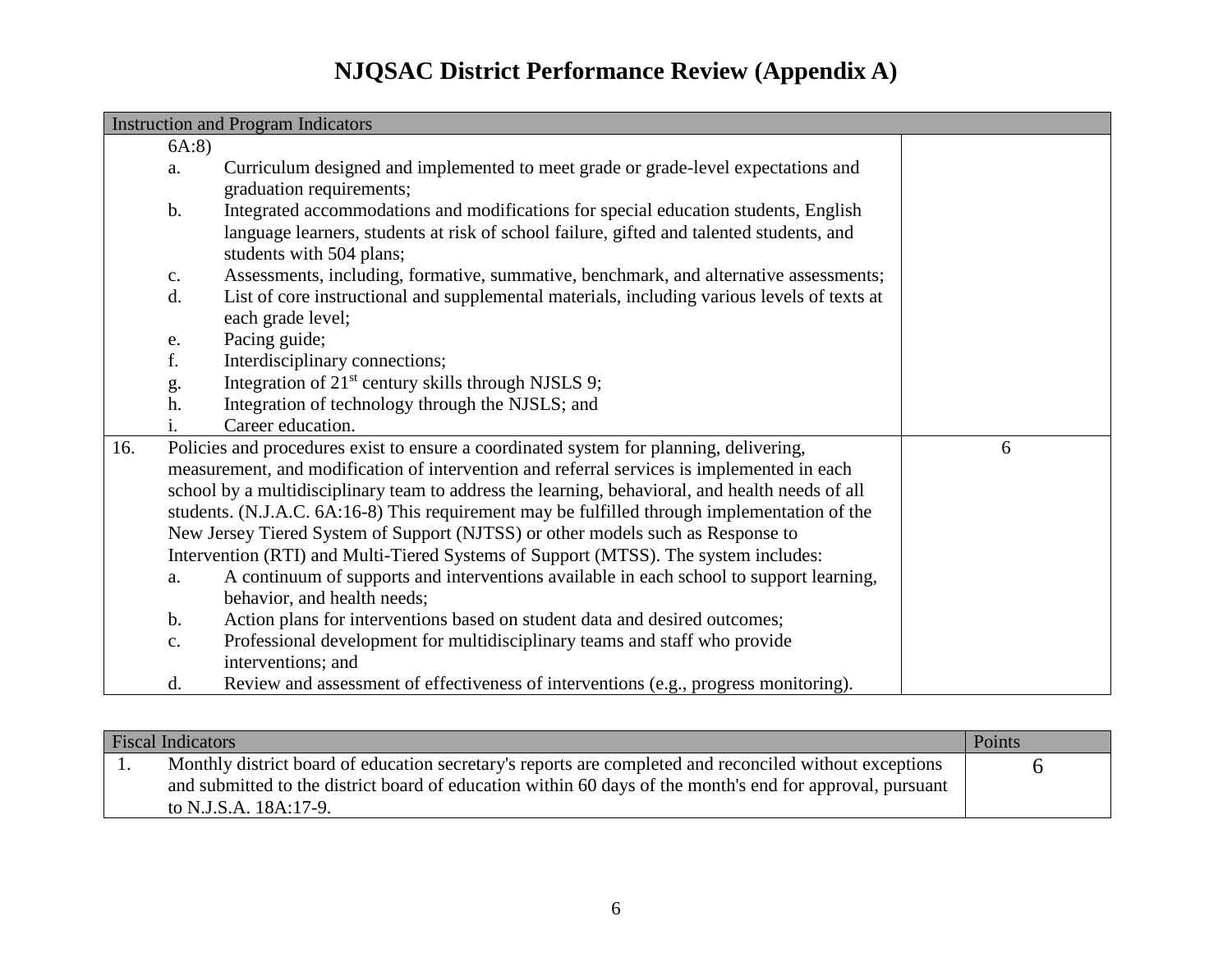|    | <b>Fiscal Indicators</b> |                                                                                                          | Points         |
|----|--------------------------|----------------------------------------------------------------------------------------------------------|----------------|
| 2. |                          | A standard operating procedures (SOP) manual for business functions is maintained, updated and           | 8              |
|    |                          | implemented pursuant to N.J.A.C. 6A:23A-6.6. The SOP manual includes a system of internal controls       |                |
|    |                          | in accordance with N.J.A.C. 6A:23A-6.4 to prevent the over-expenditure of line item accounts and to      |                |
|    |                          | safeguard assets from theft and fraud and includes a section that details purchasing procedures.         |                |
| 3. |                          | The annual audit of its Comprehensive Annual Financial Report (CAFR) and other supporting forms and      | $\overline{4}$ |
|    |                          | collections (Auditor's Management Report (AMR), Federal Data Collection Form, and Audit Summary)         |                |
|    |                          | have been filed by the due date set forth in N.J.S.A. 18A:23-1.                                          |                |
| 4. |                          | The school district:                                                                                     |                |
|    | a.                       | Implements a corrective action plan (CAP) that addresses all audit recommendations and is                | $\overline{4}$ |
|    |                          | acceptable to the Department (as required);                                                              |                |
|    | $\mathbf b$ .            | Reports no repeat audit findings of a substantive nature in the CAFR or AMR.                             | $\overline{4}$ |
|    | $\mathbf{c}$ .           | Reports no material weaknesses or significant deficiencies in the CAFR or AMR.                           | $\overline{4}$ |
|    | d.                       | Ends the year with no deficit balances and no line item over-expenditures in the general fund, (on       | $\overline{4}$ |
|    |                          | the budgetary basis of accounting) special revenue fund, capital projects fund, or debt service          |                |
|    |                          | fund (other than permitted under State law and GAAP).                                                    |                |
| 5. |                          | Entitlement and discretionary grants are managed and overseen as required. Specifically, the school      |                |
|    | district:                |                                                                                                          |                |
|    | a.                       | Submits initial applications, revisions, and final reports for all entitlement and discretionary         | $\overline{2}$ |
|    |                          | grants by published due dates and expends Federal funds consistent with the approved indirect            |                |
|    |                          | cost rate and grant application.                                                                         |                |
|    | $\mathbf b$ .            | Budgets grant funds according to the approved application and spends grant funds as budgeted.            | $\overline{2}$ |
|    |                          | Amendments and budget modifications are completed for charges that exceed the applicable                 |                |
|    |                          | threshold of 10 percent or for modifications that require opening new budget lines.                      |                |
|    | $\mathbf{c}$ .           | Shows evidence of required consultations with nonpublic schools for each required State- and             | $\overline{2}$ |
|    |                          | federally funded program and expends nonpublic school allocations as required. If funds are not          |                |
|    |                          | expended for nonpublic school services, the school district specifies the reason the funds were not      |                |
|    |                          | spent and provides evidence of consulting with nonpublic schools regarding the use of                    |                |
|    |                          | unexpended funds.                                                                                        |                |
|    | d.                       | Approves salaries funded by Federal grants as documented in district board of education minutes          | $\overline{2}$ |
|    |                          | and maintains the required time and activity reports.                                                    |                |
| 6. |                          | Proper oversight and accounting of capital projects accounted for in Fund 30 are provided. Specifically, |                |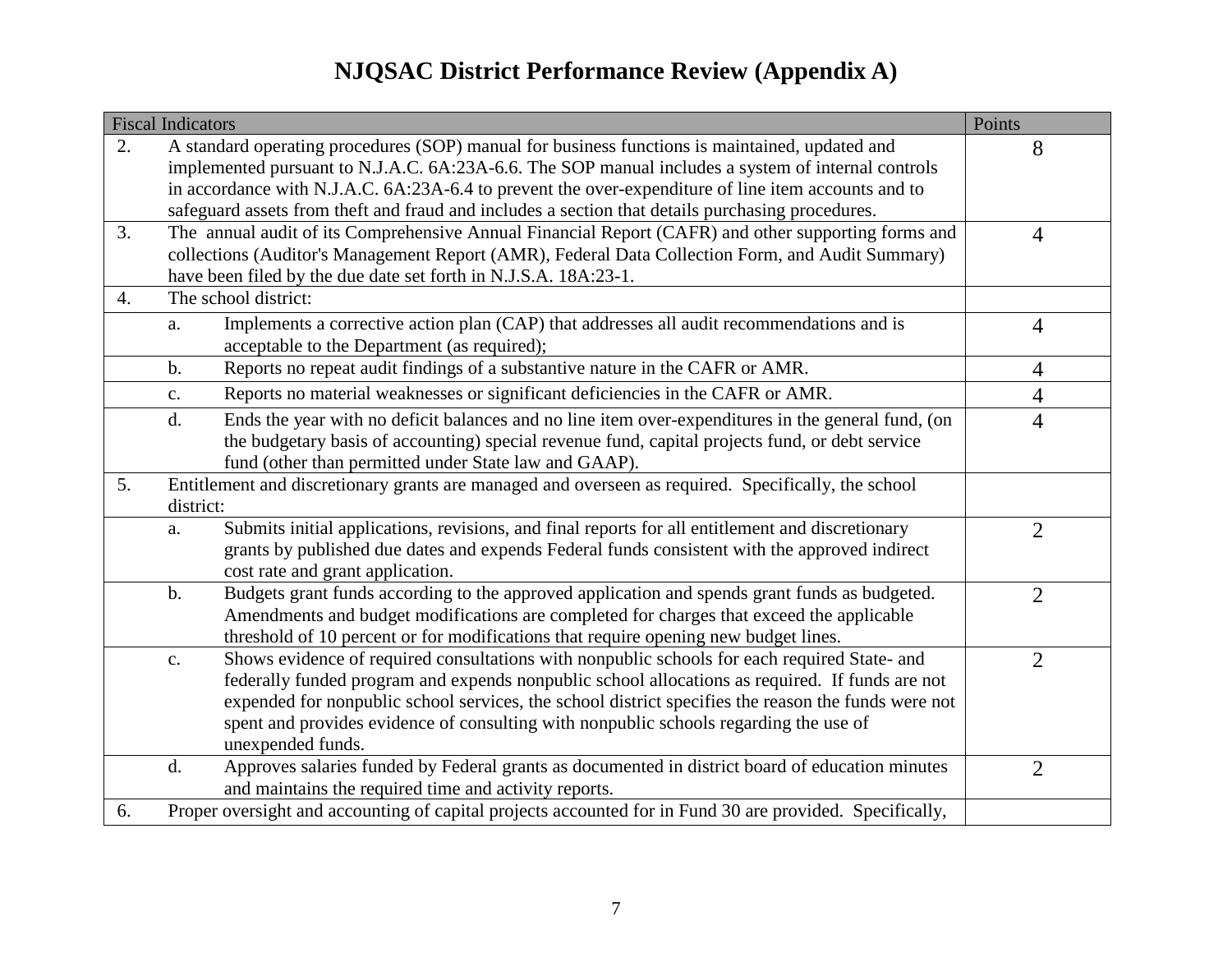|     | <b>Fiscal Indicators</b>                                                                                     | Points         |
|-----|--------------------------------------------------------------------------------------------------------------|----------------|
|     | the school district:                                                                                         |                |
|     | Maintains separate accounting by project.<br>a.                                                              | $\overline{4}$ |
|     | Monitors the detailed accounts regularly and oversees change orders to ensure/certify funds are<br>$b$ .     | $\overline{4}$ |
|     | available.                                                                                                   |                |
|     | Spends within the authorized amount, unless proper approvals have been received to raise<br>$\mathbf{c}$ .   | $\overline{4}$ |
|     | additional funds to augment the authorized amount.                                                           |                |
|     | Conducts the proper fiscal close-out of completed projects, including proper transfer of interest<br>d.      | $\overline{4}$ |
|     | earned annually to the debt service and/or general fund.                                                     |                |
| 7.  | Projects consistent with the approved long-range facilities plan are implemented, reviewed, and revised,     | $\overline{2}$ |
|     | pursuant to N.J.A.C. 6A:26-2.                                                                                |                |
| 8.  | County office approval has been granted for emergent projects, pursuant to N.J.A.C. 6A:26-3.14.              | $\overline{2}$ |
| 9.  | Annual health and safety reviews:                                                                            |                |
|     | Have been conducted once per year in each building using the Annual Facilities Checklist --<br>a.            | 5              |
|     | Health and Safety Evaluation of School Buildings. (N.J.A.C. 6A:26-6.1, 6.2, 6.3, and 12 and                  |                |
|     | $6A:19-6$                                                                                                    |                |
|     | Meet the "100% item" section in the Annual Facilities Checklist -- Health and Safety Evaluation<br>$b$ .     | 5              |
|     | of School Buildings, which means all items are in compliance in all buildings.                               |                |
|     | Meet the "80% item" section Annual Facilities Checklist -- Health and Safety Evaluation of<br>$\mathbf{c}$ . | $\overline{2}$ |
|     | School Buildings, which means at least 80 percent of items are in compliance in all buildings.               |                |
| 10. | A budget calendar that is developed and shared with the district board of education annually and that        | 6              |
|     | reflects all applicable legal and management requirements, pursuant to N.J.S.A. 18A:22-7, is followed.       |                |
|     | This development timeline includes input from all relevant programmatic staff for requirements and           |                |
|     | materials needed for teaching and student learning.                                                          |                |
| 11. | All persons employed as a buildings and grounds supervisor, as defined in N.J.S.A. 18A:17-49, possess a      | $\overline{4}$ |
|     | valid authorization from the Department to serve as a certified educational facilities manager.              |                |
| 12. | The transfer of funds during the budget year is made in accordance with N.J.S.A. 18A:22-8.1 and 8.2 and      | $\overline{4}$ |
|     | complies with all budgetary control provisions, pursuant to N.J.A.C. 6A:23A-16.10.                           |                |
| 13. | Fiscal-year cash flow management for all funds is prepared and analyzed on a regular basis to ensure         | $\overline{4}$ |
|     | payments can be made on a prompt basis.                                                                      |                |
| 14. | Reimbursement requests for Federal grant awards are submitted in a timely manner for the actual amount       | $\overline{4}$ |
|     | of incurred expenditures.                                                                                    |                |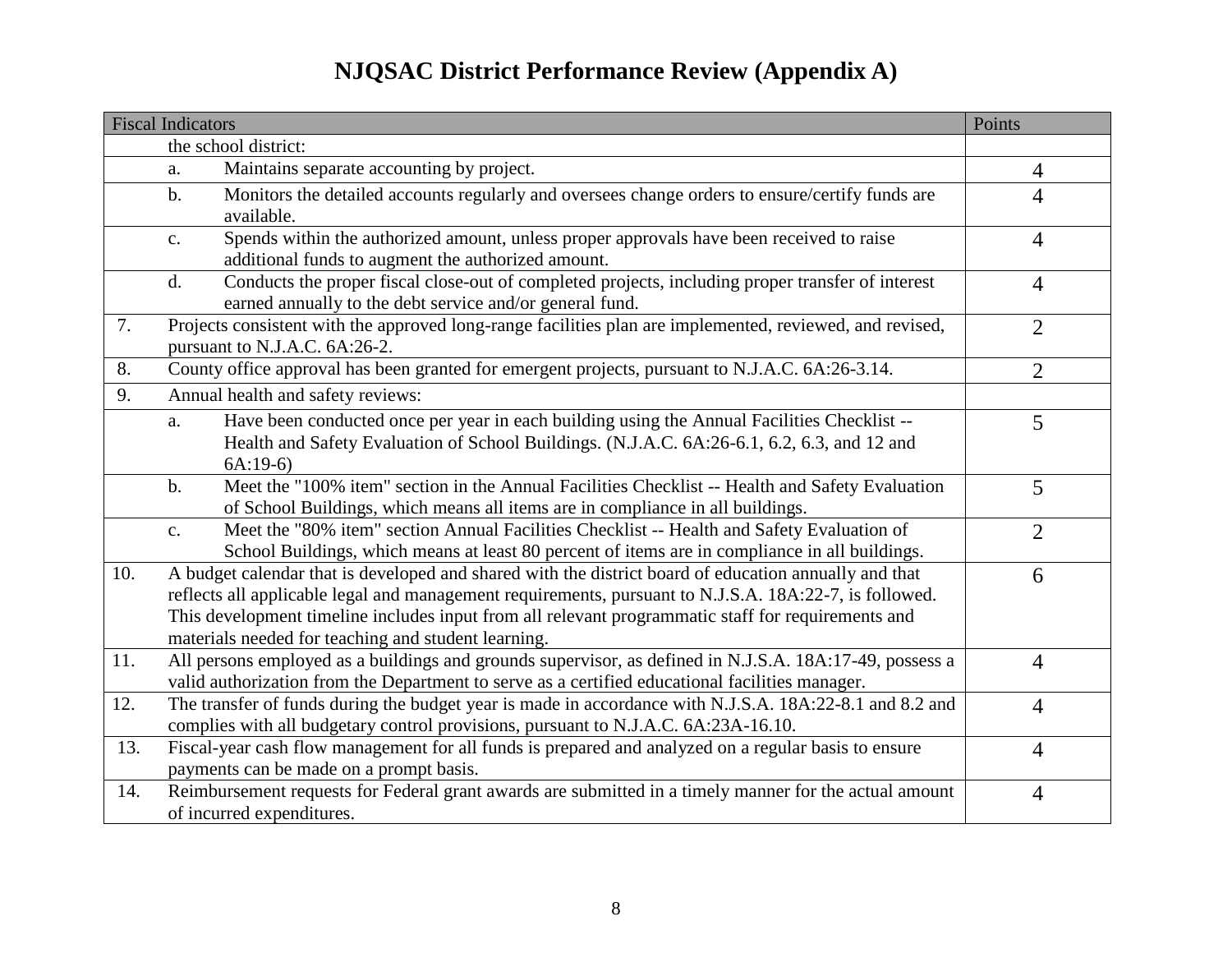| <b>Fiscal Indicators</b> |                                                                                                                                                                                                        |  |
|--------------------------|--------------------------------------------------------------------------------------------------------------------------------------------------------------------------------------------------------|--|
|                          | The district board of education approves purchase orders approved by only the purchasing agent and<br>issued in advance of goods received or services rendered and encumbered for the full contractual |  |
|                          | amount. There are no confirming orders.                                                                                                                                                                |  |

|    | <b>Governance Indicators</b>                                                                                                                                                                                                                                                                                                                                                                                                                                        | Points |
|----|---------------------------------------------------------------------------------------------------------------------------------------------------------------------------------------------------------------------------------------------------------------------------------------------------------------------------------------------------------------------------------------------------------------------------------------------------------------------|--------|
| 1. | At least annually, and more frequently if required by changes in case law, regulation, or statute, the<br>district board of education or the advisory board, reviews, updates, and adopts, by resolution, policies,<br>procedures, and by-laws reflective of current statutory and regulatory authority. (N.J.S.A. 18A:11)                                                                                                                                          | 8      |
| 2. | The district board of education:                                                                                                                                                                                                                                                                                                                                                                                                                                    |        |
|    | Establishes a policy and a contract with the CSA to annually evaluate him or her based on the<br>a.<br>adoption of goals and performance measurements that reflect the highest priority is given to<br>student achievement and attention is given to subgroup achievement and each new member has<br>received training on CSA evaluation. N.J.S.A. 18A:17-20.3.                                                                                                     | 7      |
|    | Completes the CSA evaluation by July 1 in accordance with N.J.A.C. 6A:10-8.1(g).<br>$\mathbf b$ .                                                                                                                                                                                                                                                                                                                                                                   | 6      |
| 3. | All new, renegotiated, amended, altered, or extended contracts for CSAs, deputy superintendents,<br>assistant superintendents, and school business administrators are submitted to the executive county<br>superintendent (ECS) for review and approval. The district board of education takes no formal action to<br>approve or implement such contracts prior to ECS review and approval. (N.J.S.A. 18A:7-8 and N.J.A.C.<br>$6A:23A-3.1)$                         | 6      |
| 4. | The district board of education approves appointments and transfers, and removes or renews certificated<br>and non-certificated officers and employees, only by a roll call majority vote of the district board of<br>education's full membership upon the CSA's recommendation. (N.J.S.A. 18A:27-4.1 and N.J.A.C.<br>$6A:32-4.1$ and $4.7$ )                                                                                                                       | 6      |
| 5. | The district board of education-approved corrective action plans are submitted for any finding or<br>recommendation for all compliance-related reports, consolidated monitoring reports, financial audits,<br>special education reports, etc. The school district has no outstanding monitoring or complaint<br>investigation findings that exceed the required timelines for correction. There is no evidence of the<br>school district not implementing the plan. | 7      |
| 6. | The budgeting process and allocation of resources, including grant funding, are aligned with instructional<br>priorities and student needs to provide for a thorough and efficient education as demonstrated by:<br>(N.J.S.A. 18A:7F-6 and 46 and N.J.A.C. 6A:23A-8.1)                                                                                                                                                                                              |        |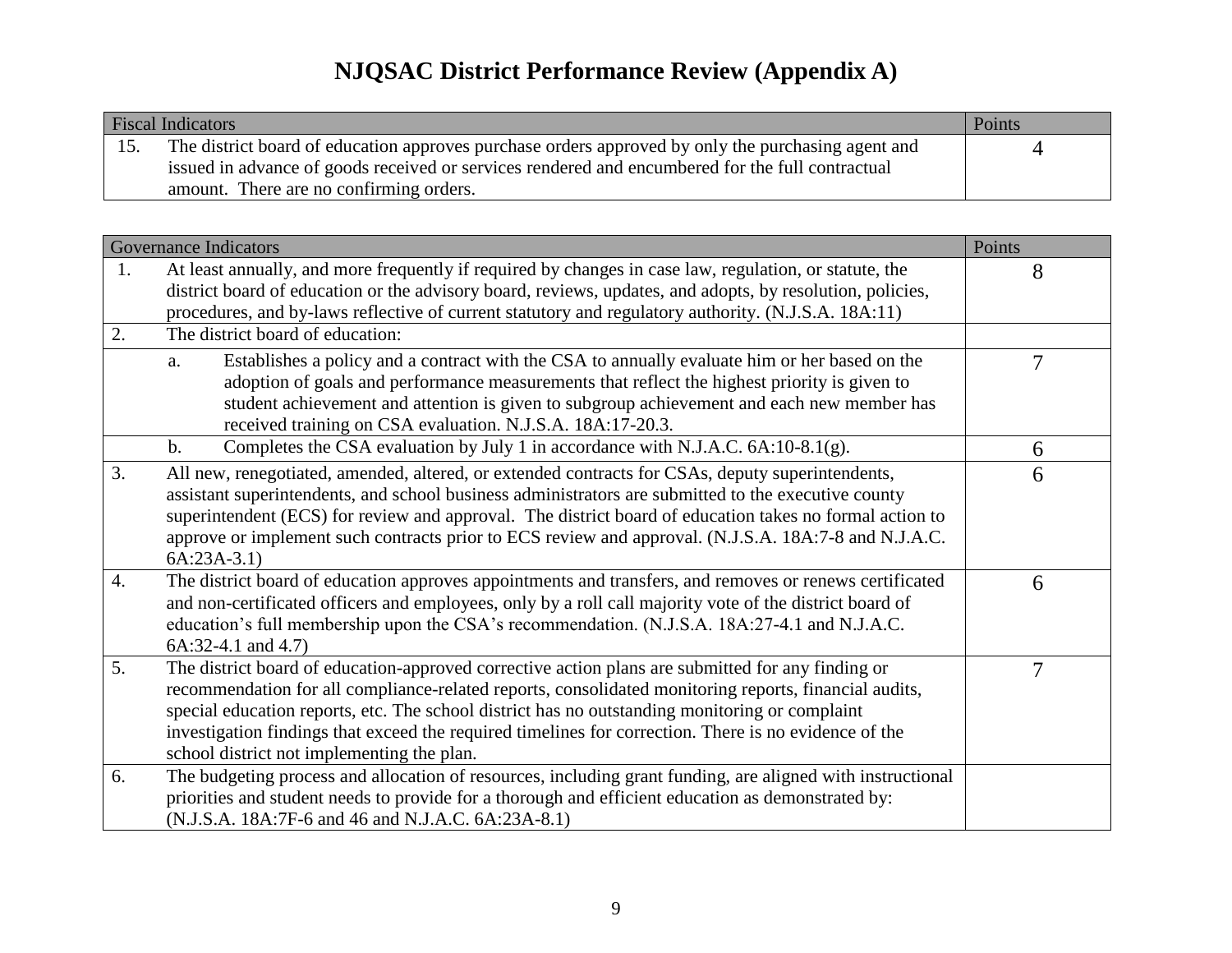|     | <b>Governance Indicators</b>                                                                                       | Points         |
|-----|--------------------------------------------------------------------------------------------------------------------|----------------|
|     | Adoption and implementation of written policies and procedures for the budget and financial<br>a.                  | 8              |
|     | planning process that are integrated and aligned with school district priorities and planning                      |                |
|     | objectives based on Statewide assessments and applicable strategic plans.                                          |                |
|     | Annually align fiscal goals and budget objectives with curricula that comply with the NJSLS.<br>$b$ .              | 8              |
| 7.  | The district board of education follows the budget process by:                                                     | 8              |
|     | Conducting a public hearing on the proposed budget;<br>a.                                                          |                |
|     | Adopting the budget at a public meeting;<br>$\mathbf b$ .                                                          |                |
|     | Providing ongoing information on the budget's status and any revision(s) or emergent conditions;<br>$\mathbf{c}$ . |                |
|     | and                                                                                                                |                |
|     | Making the budget available for public notice and inspection. (N.J.S.A. 18A:22-7 and N.J.A.C.<br>d.                |                |
|     | 6A:23A-8.1 and 8.2)                                                                                                |                |
| 8.  | The district board of education ensures compliance with all stakeholder engagement requirements                    | 6              |
|     | pursuant to the Federal grant programs for which the school district receives funds, which shall include           |                |
|     | but not be limited to grant programs under the Elementary and Secondary Act, the Individuals with                  |                |
|     | Disabilities Education Act, and the Carl D. Perkins Career and Technical Education Act.                            |                |
| 9.  | The district board of education has established programs and services for all English language learners            | $\overline{7}$ |
|     | (ELLs), pursuant to N.J.A.C. 6A:15.                                                                                |                |
| 10. | The district board of education implements the Open Public Meetings Act and there have been no                     | 3              |
|     | findings of noncompliance since the last NJQSAC monitoring. (N.J.S.A. 10:4-6 et seq.)                              |                |
| 11. | The district board of education approves the monthly district board of education secretary's and                   | 6              |
|     | treasurer's reports within 60 days of month's end and, in its minutes, certifies that major funds (general         |                |
|     | fund, special revenue, and capital projects fund) have not been over-expended. (N.J.A.C. 6A:23A-                   |                |
|     | 16.10(c)                                                                                                           |                |
| 12. | Minutes of all meetings, including executive sessions, reflect all district board of education actions and         | 6              |
|     | are publicly available within two weeks or by the next district board of education meeting.                        |                |
|     | $(N.J.S.A.18A:17-7)$                                                                                               |                |
| 13. | District board of education members and school administrators annually file a timely and properly                  | 5              |
|     | completed financial and personal/relative disclosure statement. The district board of education annually           |                |
|     | discusses the School Ethics Act and no district board of education member or administrator has been                |                |
|     | found in violation of the School Ethics Act. (N.J.S.A. 18A:12-22 and 26)                                           |                |
| 14. | The district board of education ensures that all students have access to library media services that are           | 3              |
|     | connected to classroom studies in each school building including access to computers; school district-             |                |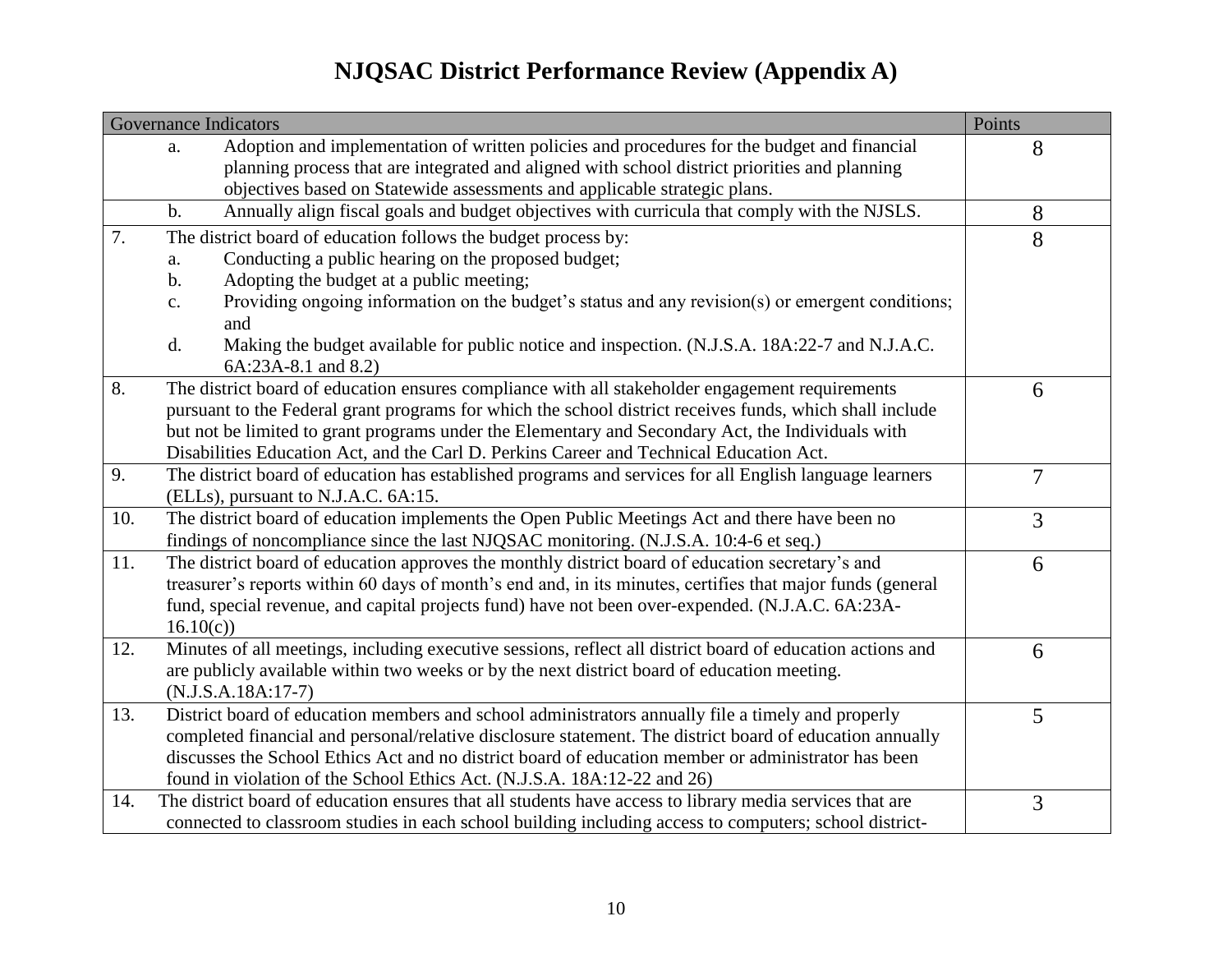| <b>Governance Indicators</b>                                                                             | Points |
|----------------------------------------------------------------------------------------------------------|--------|
| approved instructional software; appropriate books, including novels, anthologies, and other reference   |        |
| materials; and supplemental materials that motivate students to read in and out of school and to conduct |        |
| research. $(N.J.A.C. 6A:13-2.1(h))$                                                                      |        |

|    | <b>Operations Indicators</b>                                                                                                                                                                                                                                                                                                                                                                                                                                                                                                                                            | Points         |
|----|-------------------------------------------------------------------------------------------------------------------------------------------------------------------------------------------------------------------------------------------------------------------------------------------------------------------------------------------------------------------------------------------------------------------------------------------------------------------------------------------------------------------------------------------------------------------------|----------------|
|    | The school district's NJSMART and educator evaluation data files:                                                                                                                                                                                                                                                                                                                                                                                                                                                                                                       |                |
|    | Have been certified by established deadlines and provide complete data; and<br>a.                                                                                                                                                                                                                                                                                                                                                                                                                                                                                       | $\overline{2}$ |
|    | Have an error rate of less than 1.5 percent for each file -inclusive of student sync errors.<br>$\mathbf b$ .                                                                                                                                                                                                                                                                                                                                                                                                                                                           | $\overline{3}$ |
| 2. | The school district's County District School (CDS) Information System data:                                                                                                                                                                                                                                                                                                                                                                                                                                                                                             |                |
|    | Have been submitted by established deadlines and no evidence of changes not approved by the<br>a.<br>Department was reported since the last NJQSAC monitoring: and                                                                                                                                                                                                                                                                                                                                                                                                      |                |
|    | Have accurately maintained the required school contacts throughout the year and the school<br>$\mathbf b$ .<br>district has submitted to the Department for approval any change requiring district board of<br>education action within five business days of the action.                                                                                                                                                                                                                                                                                                | $\overline{3}$ |
| 3. | The school district has a data management process that includes:                                                                                                                                                                                                                                                                                                                                                                                                                                                                                                        |                |
|    | Identification of a school district data coordinator, school district contacts for all Department data<br>a.<br>submission applications, and an internal communication/information dissemination procedure;                                                                                                                                                                                                                                                                                                                                                             | $\overline{2}$ |
|    | Submission of data collection applications via the Department's website by the established<br>$b$ .<br>deadlines.                                                                                                                                                                                                                                                                                                                                                                                                                                                       | 3              |
| 4. | The school district has policies and procedures that require the use of multiple sources of data to monitor<br>student achievement and progress and to evaluate the effectiveness of programs, initiatives, and<br>strategies.                                                                                                                                                                                                                                                                                                                                          | $\overline{3}$ |
| 5. | The district board education adopts and annually distributes to staff, parents, and students, policies and<br>procedures to address the equitable application of a code of student conduct that establishes expectations<br>for academic achievement, behavior, and attendance. The policy provides comprehensive tiered<br>behavioral supports and responses to violations that include positive disciplinary practices that minimize<br>exclusionary practices, such as suspension and expulsion; and details students' due process rights.<br>$(N.J.A.C. 6A:16-7.1)$ | 5              |
| 6. | Twice per year, the CSA presents to the district board of education a summary of violence, vandalism,<br>substance abuse, and harassment, intimidation and bullying (HIB) incidents submitted on the<br>Department's incident reporting system. The CSA or designee submits the final data verification to the                                                                                                                                                                                                                                                          | 5              |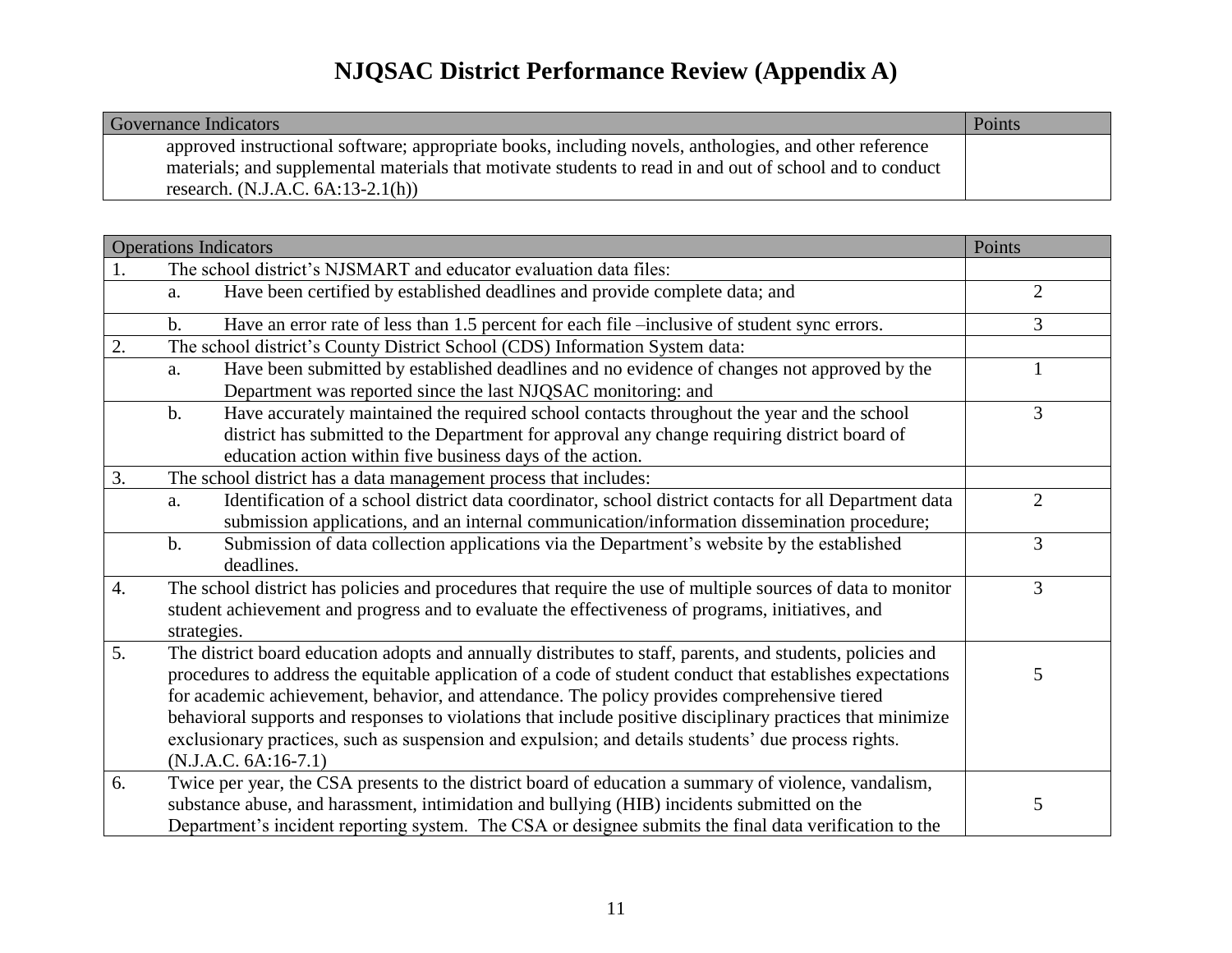|     | <b>Operations Indicators</b>                                                                                                                                                                                                                                                                                                                                                                                                                                                                                                                                                                                                                                                                                                                       | Points |
|-----|----------------------------------------------------------------------------------------------------------------------------------------------------------------------------------------------------------------------------------------------------------------------------------------------------------------------------------------------------------------------------------------------------------------------------------------------------------------------------------------------------------------------------------------------------------------------------------------------------------------------------------------------------------------------------------------------------------------------------------------------------|--------|
|     | Department by July 15. (N.J.A.C. 6A:16-5.3)                                                                                                                                                                                                                                                                                                                                                                                                                                                                                                                                                                                                                                                                                                        |        |
| 7.  | The school district implements a process to ensure the school safety/school climate team in each school,<br>with support from the CSA: (1) reviews and takes action to strengthen school climate policies; (2)<br>educates the community, including students, teachers, staff, and parents, to prevent HIB; (3) provides<br>professional development opportunities that address effective practices of successful school climate<br>programs or approaches; and (4) completes the HIB self-assessment. The CSA submits to the<br>Department the statement of assurance and the district board of education approval date for the HIB self-<br>assessment for each school in the school district by September 30. (N.J.S.A. 18A:17-46 and 18A:37-14 | 7      |
| 8.  | through 18 and N.J.A.C. 6A:16-7.7)<br>The Uniform State Memorandum of Agreement Between Education and Law Enforcement Officials<br>(MOA) has been signed within the past year. There have been no findings of noncompliance since the<br>last NJQSAC monitoring. (N.J.A.C. 6A:16-6.2)                                                                                                                                                                                                                                                                                                                                                                                                                                                              | 6      |
| 9.  | The comprehensive alcohol, tobacco, and other drug abuse program includes policies and procedures for<br>the prevention, assessment, intervention, referral for evaluation, referral for treatment, discipline for<br>students using alcohol or other drugs, and continuity of care and supports. (N.J.S.A. 18A:40A and<br>N.J.A.C. 6A:16-3 and 4)                                                                                                                                                                                                                                                                                                                                                                                                 | 6      |
| 10. | Policies and procedures are established to review and resolve transportation incidents and ensure the<br>safety of students by meeting Motor Vehicle Commission requirements for inspections by bus drivers<br>and evacuation drills. The CSA presents to the district board of education evidence of completion of<br>emergency exit drills. (N.J.A.C. 6A:27-11.1, 11.2, and 12)                                                                                                                                                                                                                                                                                                                                                                  | 6      |
| 11. | Policies and procedures are established to report potentially missing, abused, or neglected children to law<br>enforcement and child welfare authorities; to appoint a school district liaison to law enforcement<br>authorities; and to provide training to school district employees, volunteers, and interns on policies and<br>procedures. There have been no findings of noncompliance since the last NJQSAC monitoring.<br>(N.J.A.C. 6A:16-11)                                                                                                                                                                                                                                                                                               | 6      |
| 12. | Comprehensive record of immunizations, required physical examinations and health screenings are<br>maintained to identify the need for medical services for public and nonpublic school students. Health<br>records are kept separately from other student records. There have been no findings of noncompliance<br>since the last NJQSAC monitoring. (N.J.A.C. 6A:16-2.1(a)8, 2.2, and 2.5 and 6A:32-7.4(c))                                                                                                                                                                                                                                                                                                                                      | 4      |
| 13. | At least one certified school nurse is employed by the school district (not through a third-party contract).<br>For medically fragile students who require one-to-one clinical nursing services, the school district uses a<br>provider of clinical nursing services who appears on the New Jersey Department of Human Services'                                                                                                                                                                                                                                                                                                                                                                                                                   | 8      |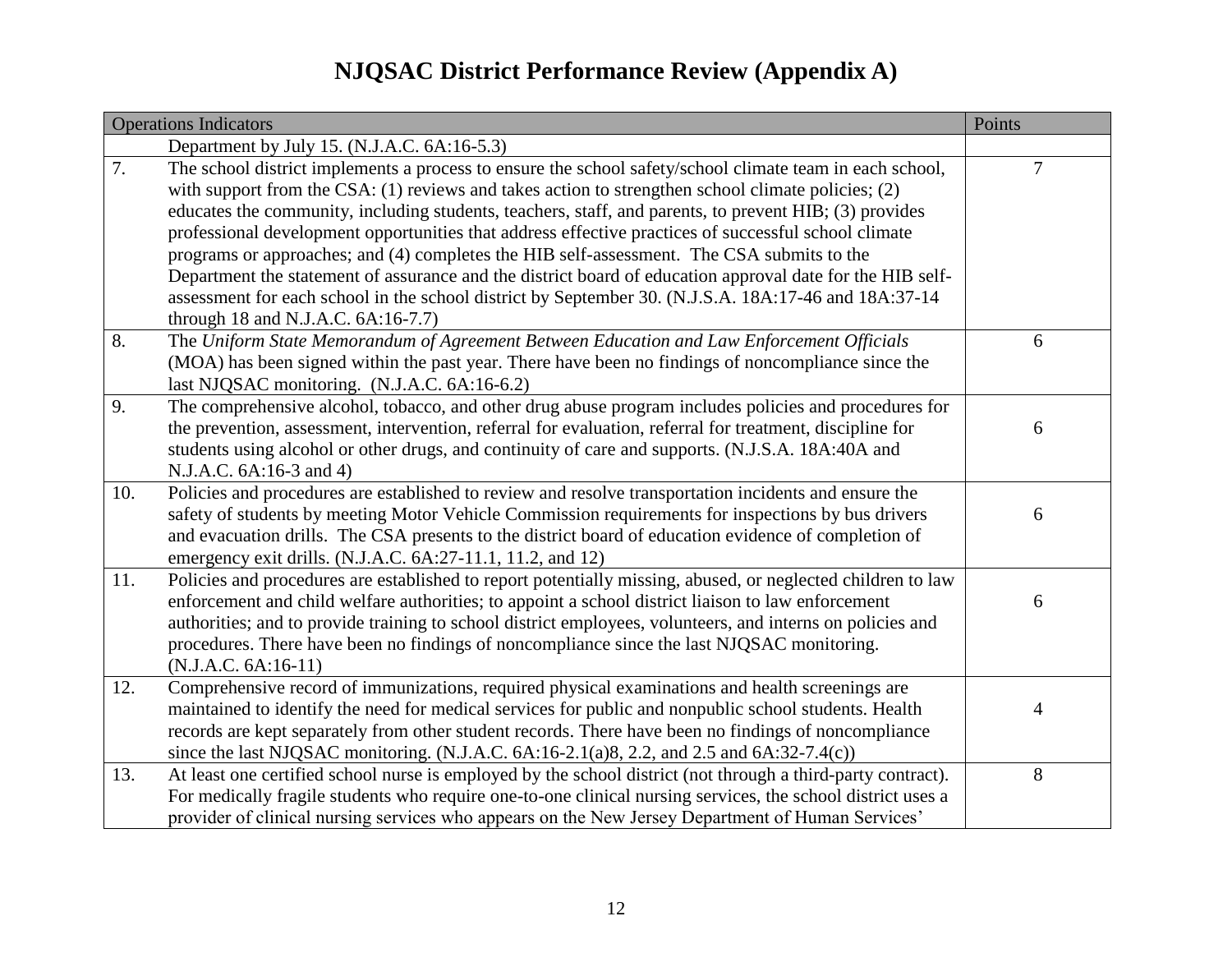|     | <b>Operations Indicators</b>                                                                               | Points |
|-----|------------------------------------------------------------------------------------------------------------|--------|
|     | directory of private-duty nursing. The district board of education annually adopts a nursing services plan |        |
|     | for each school that addresses sufficient nursing requirements and the needs of all students, including    |        |
|     | nonpublic school students. (N.J.A.C. 6A:16-2.1(b) and 2.5(j)6)                                             |        |
| 14. | Students removed for disciplinary reasons (e.g., suspension or expulsion) or for chronic or temporary      |        |
|     | illness have received educational services from a certified instructor who has completed the               | 6      |
|     | Department's criminal history record check within five days of a student's removal for disciplinary        |        |
|     | reasons or within five days after receipt of the school physician's verification of the need for home      |        |
|     | instruction due to chronic or temporary illness (e.g., home instruction/temporary hospital setting).       |        |
|     | (N.J.S.A. 18A:6-4.13 and 7.1 and N.J.A.C. 6A:16-7.2, 7.3, and 10.1)                                        |        |
| 15. | Safety and security plans, procedures, and mechanisms are annually reviewed and revised in consultation    |        |
|     | with law enforcement, health, social service, and emergency management agencies and other community        | 6      |
|     | members, including parents. The CSA has verified in writing that the process has occurred. (N.J.A.C.       |        |
|     | $6A:16-5.1)$                                                                                               |        |
| 16. | A security drill statement of assurance that accurately represents the monthly security drills were        | 4      |
|     | conducted is submitted no later June 30 each year to the Department. (N.J.S.A. 18A:41)                     |        |
| 17. | The school district has a comprehensive equity plan (CEP) designed to eliminate discrimination             |        |
|     | according to age, race, creed, color, national origin, ancestry, marital status, affectional or sexual     | 6      |
|     | orientation, gender, religion, disability socioeconomic status, pregnancy, or parenthood that is approved  |        |
|     | by the Department. Additionally, the school district submits to the Department the annual CEP statement    |        |
|     | of assurance. $(N.J.A.C. 6A:7-1.4)$                                                                        |        |
| 18. | The district board of education has adopted policies and procedures that require regular attendance of     | 8      |
|     | students, expectations of timely arrival, daily attendance when school is in session, and responses to     |        |
|     | unexcused absences and lateness, and attempt to determine the cause and to provide tiered supports in      |        |
|     | maintaining regular attendance for all students. (N.J.A.C. 6A:16-7.6)                                      |        |

| <b>Personnel Indicators</b> |                                                                                                                     | Points |
|-----------------------------|---------------------------------------------------------------------------------------------------------------------|--------|
|                             | An audit of staff personnel files and other relevant school district records demonstrates that evaluation and staff |        |
|                             | development processes have occurred in accordance with N.J.A.C. 6A:9C and 6A:10 in the following categories:        |        |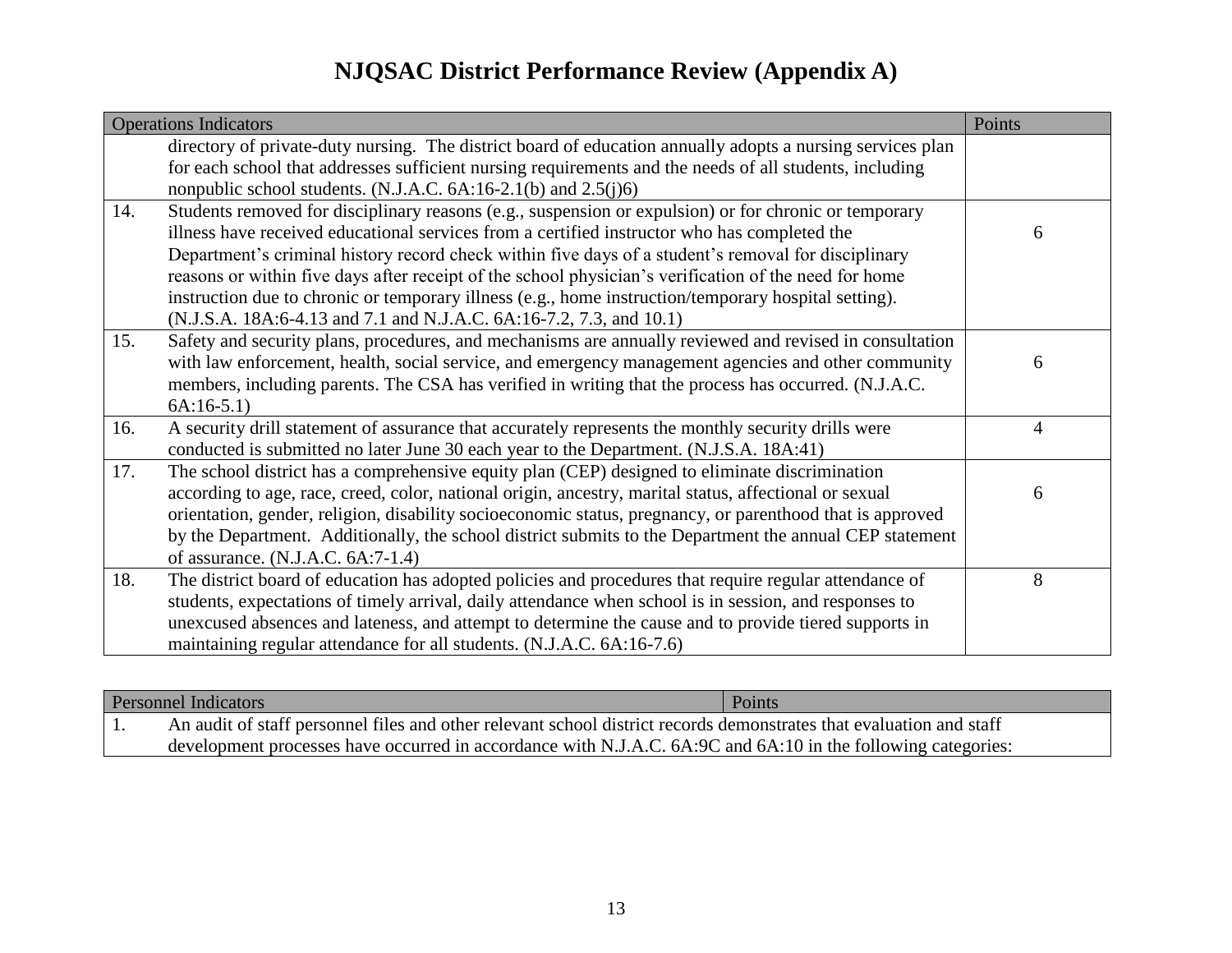|    |       | <b>Personnel Indicators</b>                                                                                                                                                                                                                                                                                                                                    | Points                                                 |                                                                |                                                                    |
|----|-------|----------------------------------------------------------------------------------------------------------------------------------------------------------------------------------------------------------------------------------------------------------------------------------------------------------------------------------------------------------------|--------------------------------------------------------|----------------------------------------------------------------|--------------------------------------------------------------------|
|    |       |                                                                                                                                                                                                                                                                                                                                                                | 100 percent of<br>audited files<br>meets<br>indicators | 95 to 99<br>percent of<br>audited files<br>meets<br>indicators | Less than 95<br>percent of<br>audited files<br>meets<br>indicators |
|    | a.    | Teacher evaluation processes result in complete summative<br>scores, measures of teacher practice, and measures of student<br>growth (SGO and mSGP) (N.J.A.C. 6A:10-2.4, 4.1, 4.2, 4.3, and<br>$4.4$ ;                                                                                                                                                         | 8                                                      | 4                                                              | $\Omega$                                                           |
|    | $b$ . | School leader evaluation processes result in complete summative<br>scores, measures of principal practice, and measures of student<br>growth (SGO, mSGP, administrator goals) (N.J.A.C. 6A:10-2.4,<br>5.1, 5.2, 5.3, and 5.4);                                                                                                                                 | 6                                                      | $\overline{3}$                                                 | $\mathbf{0}$                                                       |
|    | c.    | Evaluations of other certificated staff according to regulations<br>(N.J.A.C. 6A:10-2.2, 2.4, 2.5, 6.1, and 6.2); and                                                                                                                                                                                                                                          | $\overline{4}$                                         | $\overline{2}$                                                 | $\overline{0}$                                                     |
|    | d.    | Evaluation processes for all certificated staff have occurred,<br>including evaluation training and evaluation conferences.<br>$(N.J.A.C. 6A:10-2.2)$                                                                                                                                                                                                          |                                                        | $\overline{4}$                                                 |                                                                    |
|    | e.    | School improvement panels have been established in each school<br>and are functioning in accordance with the TEACHNJ Act<br>(N.J.S.A. 18A:6-120) and regulations (N.J.A.C. 6A:9C-5.3 and<br>6A:10-2.3, 2.5, 3.1, and 3.2); and                                                                                                                                 |                                                        | 4                                                              |                                                                    |
|    | f.    | Other evaluation structures and processes, including tenure<br>charge proceedings conducted according to the TEACHNJ Act<br>(N.J.S.A. 18A:6-11 and 17.3).                                                                                                                                                                                                      |                                                        | $\overline{2}$                                                 |                                                                    |
| 2. |       | The school district demonstrates supportive conditions for high-quality professional learning and development for teachers,<br>educational services staff, and administrators, aligned to the components of professional development and the New Jersey<br>standards for professional learning and as indicated by the following (N.J.A.C. 6A:9C and 6A:13-2): |                                                        |                                                                |                                                                    |
|    | a.    | An audit of personnel files indicates that required individual<br>professional development plans (PDPs) or corrective action plans<br>(CAPs) are aligned to the professional standards for school<br>leaders or teachers and have been completed for administrators                                                                                            |                                                        | 5                                                              |                                                                    |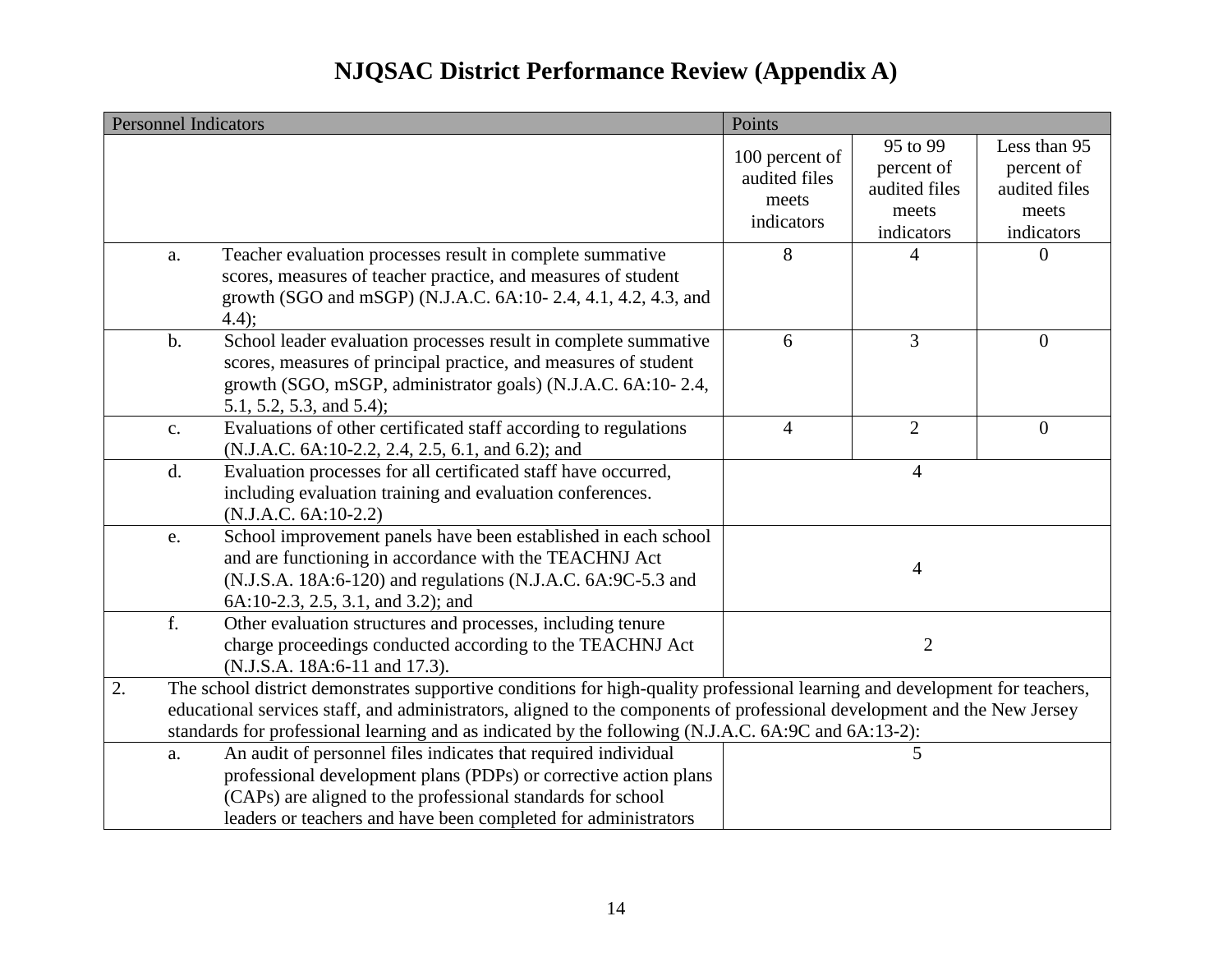| <b>Personnel Indicators</b> |                                                                            | Points |
|-----------------------------|----------------------------------------------------------------------------|--------|
|                             | and teachers and are linked to (1) school district, school, team,          |        |
|                             | and/or individual goals, and (2) results from individual                   |        |
|                             | performance evaluations. (N.J.A.C. 6A:9C and 6A:10-2.5);                   |        |
| $\mathbf b$ .               | School schedules that include adequate and consistent time for             | 5      |
|                             | teachers to work together in and across content areas and grade            |        |
|                             | levels to examine student results and to collaborate on addressing         |        |
|                             | student learning needs, such as through professional learning              |        |
|                             | community (PLC) time (N.J.A.C. 6A: 9C-3.2 and 3-3 and 6A: 13-              |        |
|                             | $2.1$ ).                                                                   |        |
| $\mathbf{c}$ .              | The school district-level PDP:                                             | 5      |
|                             | Details districtwide and school-level professional learning<br>$\bullet$   |        |
|                             | for active staff holding instructional teaching, educational               |        |
|                             | services, and administrative certificates;                                 |        |
|                             | Incorporates professional learning that is sustained and job-<br>$\bullet$ |        |
|                             | embedded not exclusively one-time workshops; and                           |        |
|                             | Addresses the NJSLS and the professional standards for<br>$\bullet$        |        |
|                             | teachers and school leaders (N.J.A.C. 6A:8 and 6A:9) and is                |        |
|                             | based on a variety of sources and types of student, educator,              |        |
|                             | and system evidence, including educator evaluation data                    |        |
|                             | and school-level PDPs. (N.J.A.C. 6A:9C-4.2)                                |        |
| d.                          | The school district allocates resources for educator professional          | 5      |
|                             | learning and development (e.g., people, time, technology,                  |        |
|                             | money) that align to the school district's professional                    |        |
|                             | development needs, as stated in the PDP and mentoring plan,                |        |
|                             | beyond the resources designated toward completion of State-                |        |
|                             | mandated professional development topics.                                  |        |
| e.                          | The district mentoring plan: (N.J.A.C. 6A:9C-5)                            | 3      |
|                             | Details support for all non-tenured teachers in their first                |        |
|                             | year of employment through, at minimum, an introduction                    |        |
|                             | to school district curricula, student assessment policies, and             |        |
|                             | training on the school district's evaluation rubric;                       |        |
|                             | Describes the process for selecting and assigning one-to-                  |        |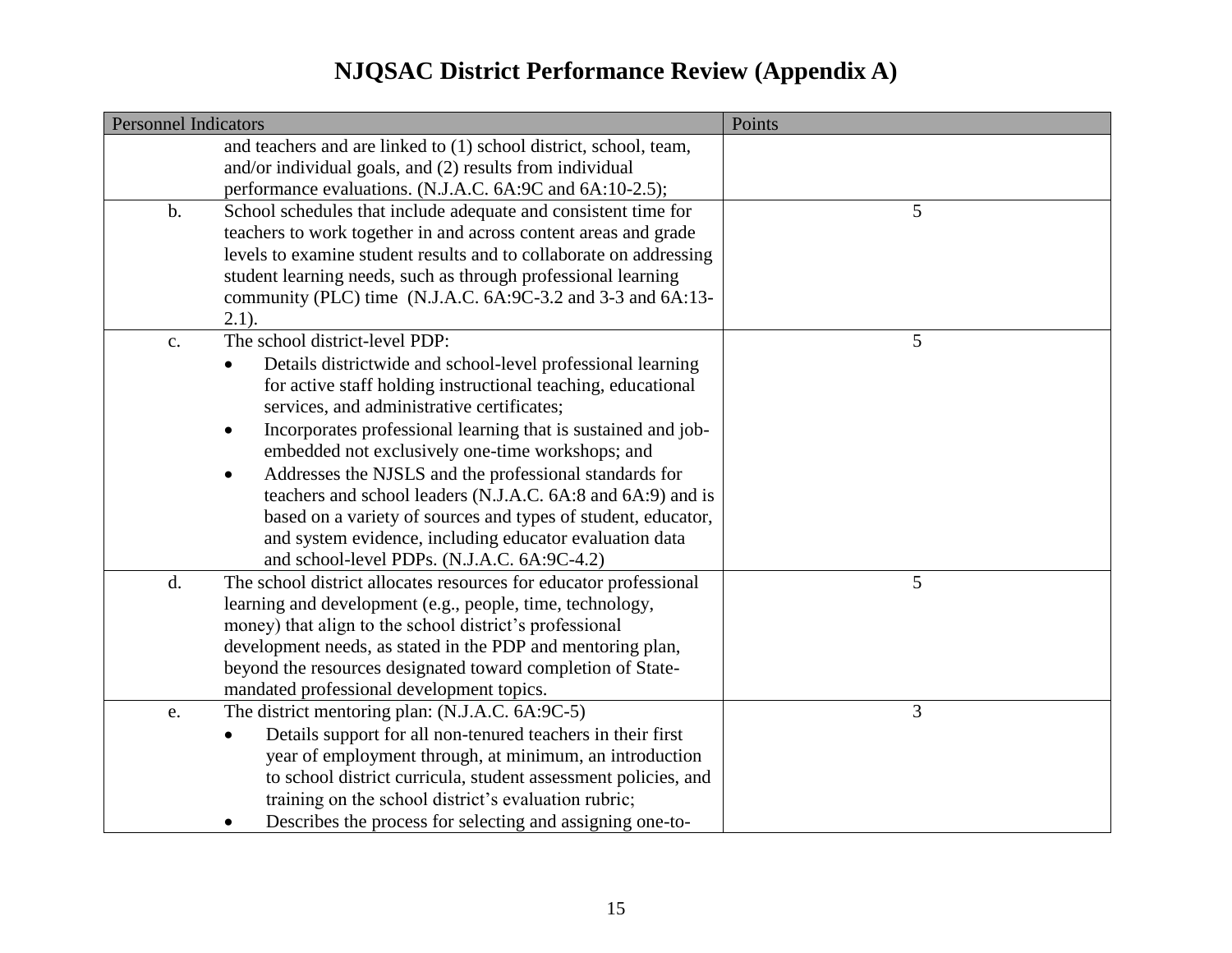|    | <b>Personnel Indicators</b> |                                                                                                                               | Points         |
|----|-----------------------------|-------------------------------------------------------------------------------------------------------------------------------|----------------|
|    |                             | one mentors who meet State eligibility requirements to                                                                        |                |
|    |                             | work with provisional teachers;                                                                                               |                |
|    |                             | Describes how mentors are trained; and                                                                                        |                |
|    |                             | Describes the process by which the administrative office                                                                      |                |
|    |                             | oversees mentor payments.                                                                                                     |                |
|    | f.                          | Documentation that verifies staff have completed professional                                                                 | $\overline{2}$ |
|    |                             | development on State-mandated topics required for their                                                                       |                |
|    |                             | assignments. (N.J.S.A. 18A and N.J.A.C. 6A)                                                                                   |                |
| 3. |                             | The district board of education has ensured the following staffing practices are followed for all staff requiring provisional |                |
|    |                             | certification:                                                                                                                |                |
|    | a.                          | Any administrator or educational services staff employed under a                                                              | 3              |
|    |                             | certificate of eligibility with advanced standing (CEAS) or a                                                                 |                |
|    |                             | certificate of eligibility (CE) has been registered in the                                                                    |                |
|    |                             | appropriate residency program for his or her endorsement and the                                                              |                |
|    |                             | school district has applied to the Department's certification office                                                          |                |
|    |                             | for a provisional certificate before the residency period began.                                                              |                |
|    |                             | Any teacher with a CEAS or a CE or serving as a long-term                                                                     |                |
|    |                             | substitute (for greater than 60 days) has been registered in the                                                              |                |
|    |                             | provisional teacher process within 60 days of beginning                                                                       |                |
|    |                             | employment; (N.J.A.C. 6A:9B)                                                                                                  |                |
|    | $b$ .                       | Provisional staff are assigned a mentor, required mentor hours                                                                | 3              |
|    |                             | and/or residency hours are tracked, and evaluation is conducted;                                                              |                |
|    |                             | and (N.J.A.C. 6A: 9B-8.4, 6A: 9C-5, and 6A: 10)                                                                               |                |
|    | $\mathbf{c}$ .              | Provisional staff seeking the standard license for teacher of                                                                 | 3              |
|    |                             | students with disabilities and/or teacher of bilingual education                                                              |                |
|    |                             | submit annual transcripts from their educator preparation                                                                     |                |
|    |                             | programs (EPPs) to allow school districts to track staff progress                                                             |                |
|    |                             | toward completion of required coursework. (N.J.A.C.6A:9A and                                                                  |                |
|    |                             | 6A:9B)                                                                                                                        |                |
|    | d.                          | All school district-provided information required for a                                                                       | $\overline{2}$ |
|    |                             | professional staff member to obtain a standard certificate is                                                                 |                |
|    |                             | submitted to the Department within 30 days of the staff member                                                                |                |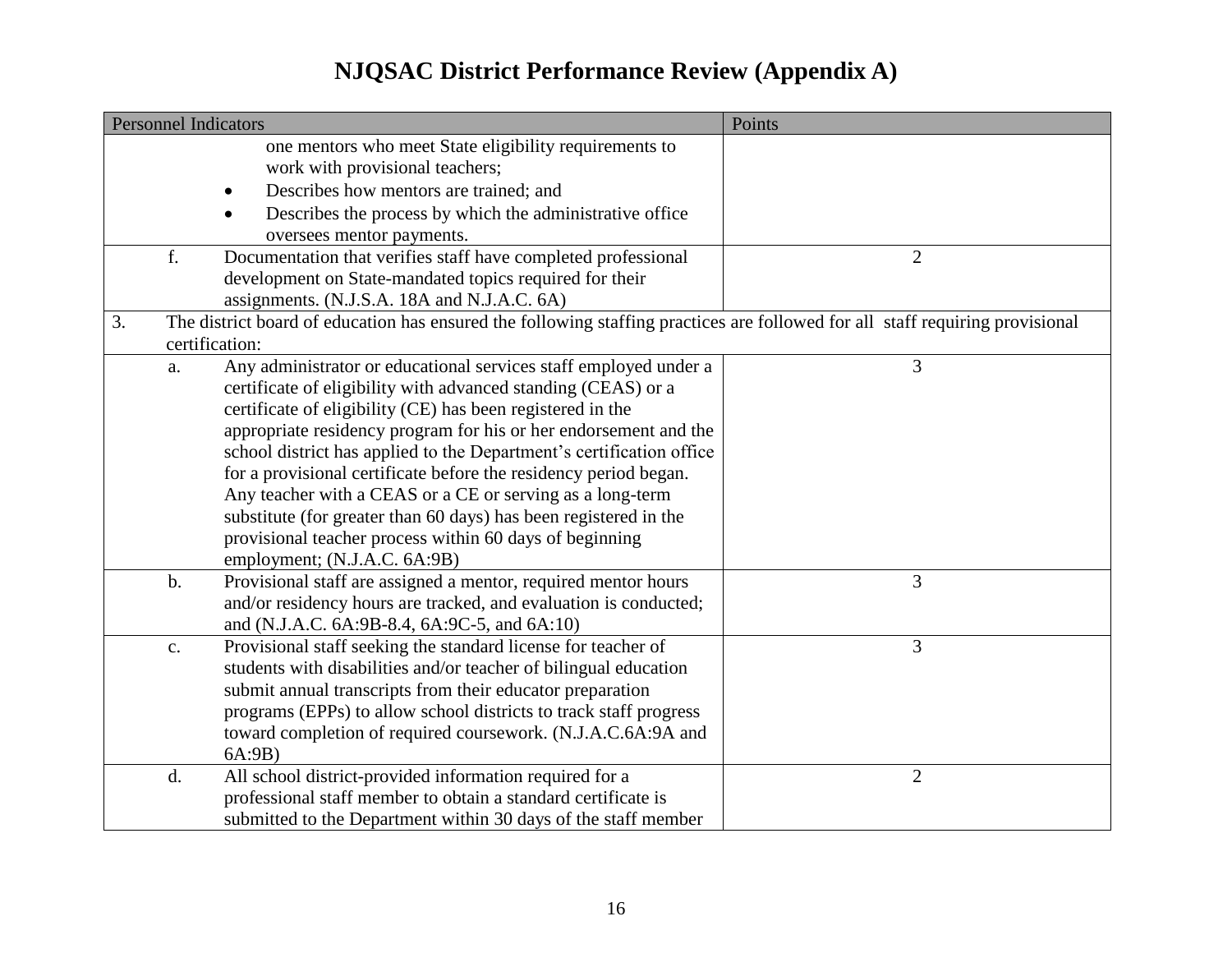|    | <b>Personnel Indicators</b> |                                                                                            | Points         |
|----|-----------------------------|--------------------------------------------------------------------------------------------|----------------|
|    |                             | becoming eligible for a standard license. (N.J.A.C. 6A:9B)                                 |                |
| 4. |                             | The district board of education has ensured the following staffing practices are followed: |                |
|    | a.                          | New employees have a successful criminal history record check                              | $\overline{2}$ |
|    |                             | prior to employment and are not disqualified for employment;                               |                |
|    |                             | (N.J.S.A. 18A:6-7.1 and 18A:39-19.1)                                                       |                |
|    | $\mathbf b$ .               | Candidates for employment and employees, when applicable,                                  | $\mathbf{2}$   |
|    |                             | receive a physical examination and the resulting medical records                           |                |
|    |                             | are maintained in a secure location separate from personnel files;                         |                |
|    |                             | (N.J.S.A. 18A:16-2 and N.J.A.C. 6A:32-6.2 and 6.3)                                         |                |
|    | $\mathbf{c}$ .              | Approved job descriptions are maintained for every certificated                            | 5              |
|    |                             | staff member. Certificated staff are appropriately certified for                           |                |
|    |                             | their assignment (N.J.A.C. 6A:9B); and                                                     |                |
|    | d.                          | Accurate staff attendance records are maintained at school                                 | 5              |
|    |                             | district and school levels. The records include the type and date                          |                |
|    |                             | of absence and an analysis of attendance patterns. Any issue(s)                            |                |
|    |                             | identified through the analysis of staff attendance has been                               |                |
|    |                             | addressed in accordance with the district board of education's                             |                |
|    |                             | staff attendance policies.                                                                 |                |
|    | e.                          | The length of service for substitute teachers is tracked and                               | $\overline{2}$ |
|    |                             | placement of substitutes is appropriate. (N.J.A.C. 6A:9B-7)                                |                |
| 5. |                             | The position control roster: (N.J.A.C. 6A:23A-6.8)                                         |                |
|    | a.                          | Contains the employee name; date of hire; a permanent position                             | 6              |
|    |                             | tracking number for each employee; a control number for                                    |                |
|    |                             | substitute teachers; a control number for overtime; a control                              |                |
|    |                             | number for extra pay; the status of the position (filled, vacant,                          |                |
|    |                             | abolished, etc.); an indication, when available, of whether an                             |                |
|    |                             | employee is retiring in the budget year or not being renewed,                              |                |
|    |                             | including associated costs such as contractual buyouts, severance                          |                |
|    |                             | pay, paid vacation, or sick days, etc.; base salary; step; longevity;                      |                |
|    |                             | guide; stipends by type; overtime; other extra compensation; the                           |                |
|    |                             | benefits paid by the school district, net of employee                                      |                |
|    |                             | reimbursements or co-pays, by type of benefit and for FICA and                             |                |